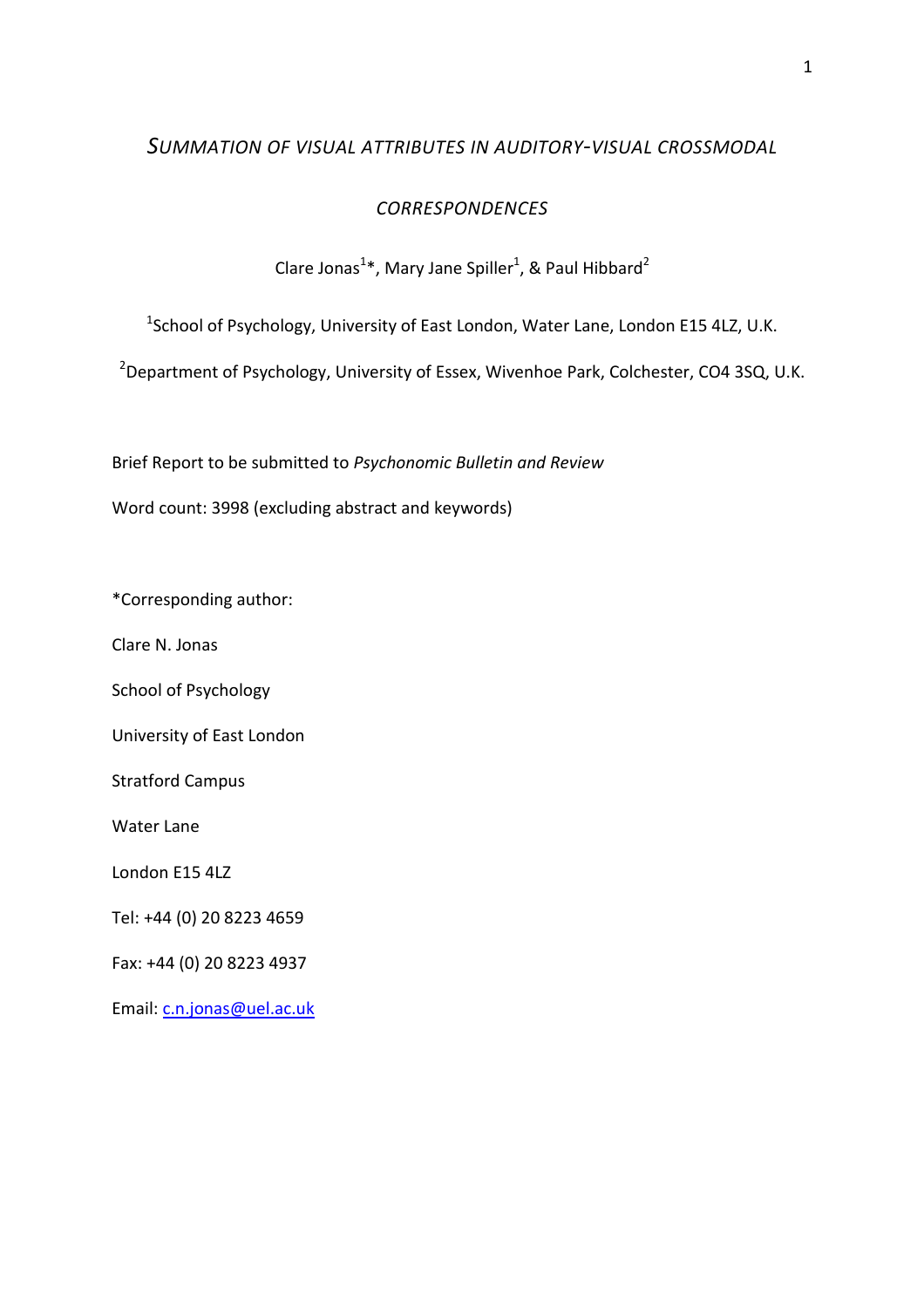### **1. Abstract**

Crossmodal correspondences are a feature of human perception in which two or more sensory dimensions are linked together; for example, high-pitched noises may be more readily linked with small objects than large objects. However, no study yet has systematically examined the interaction between different visual-auditory crossmodal correspondences. We investigated how the visual dimensions of luminance, saturation, size and vertical position can influence decisions when matching particular visual stimuli with high-pitched or low-pitched auditory stimuli. For multi-dimensional stimuli, we found a general pattern of summation of individual crossmodal correspondences, with some exceptions that may be explained by Garner interference. These findings have applications for the design of sensory substitution systems, which convert information from one sensory modality to another.

**Keywords**: multisensory perception; crossmodal correspondences; vision; hearing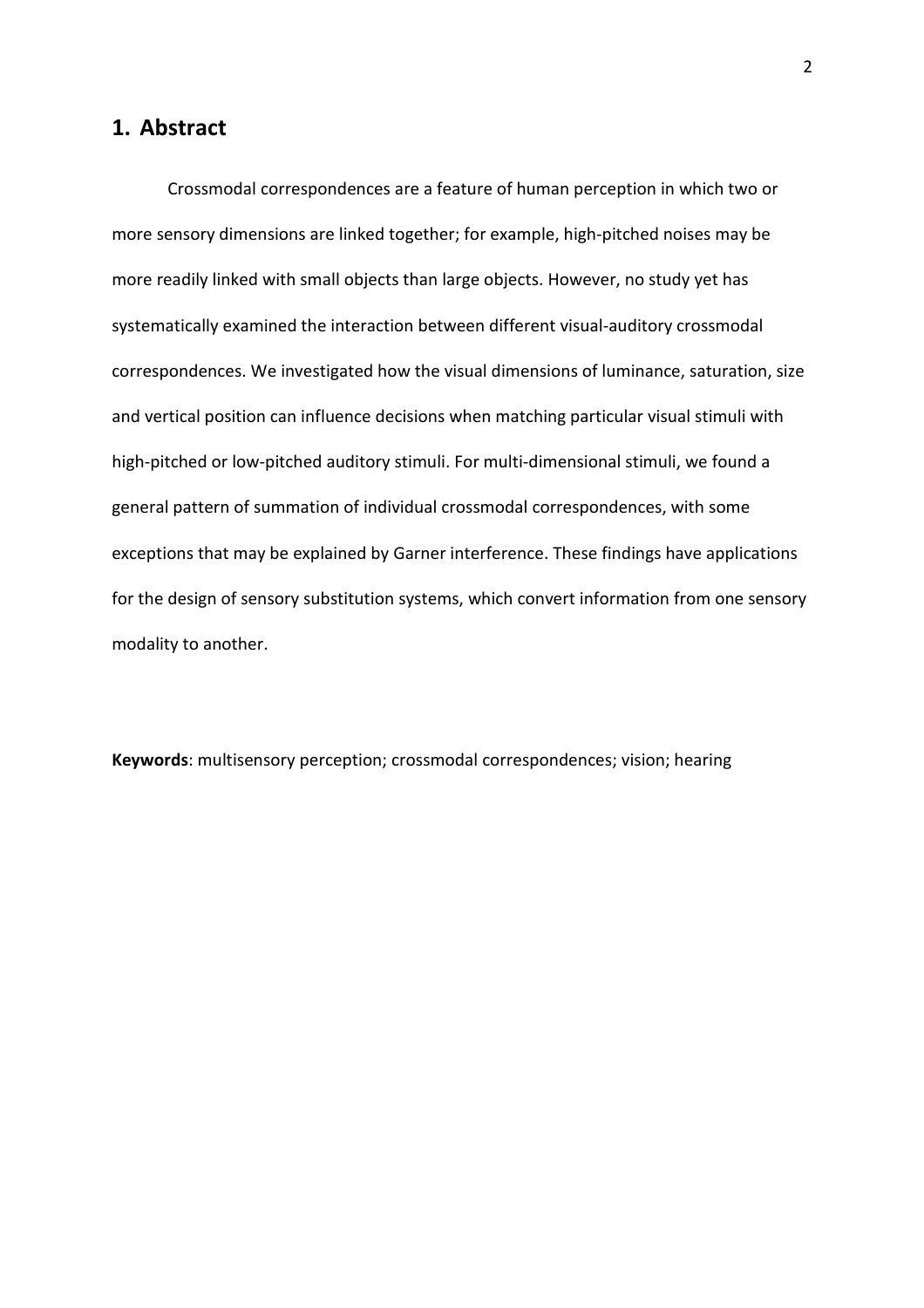### **2. Introduction**

We live in a multisensory world filled with sights, sounds, smells, textures, and tastes. We need to correctly integrate information from different senses to create a unified understanding of the world – the binding problem. This paper deals with 'property binding' (Treisman, 1996): linking together different sensory properties of individual objects.

Shams and Kim (2010) suggested that, faced with multisensory input, brains attempt to minimise perceptual errors across all domains, using at least some top-down processes. Some combinations of information are therefore more likely to be bound together than others. This can happen through crossmodal correspondences (CMCs): pairs of crosssensory stimuli that 'go together', apparently automatically (e.g. Evans & Treisman, 2010; but see Spence & Deroy, 2013). One example is the kiki-bouba effect: participants typically pair spiky shapes with names containing high-pitched vowels (e.g. *kiki*), and round shapes with names containing low-pitched vowels (e.g. *bouba*; e.g. Bremner et al., 2013). CMCs occur in many sensory pairings: high luminance pairs with tactile softness (Ludwig & Simner, 2013), while blackberry odour pairs with piano (Crisinel & Spence, 2011). CMCs may occur for a variety of reasons including (adult remnants of) neonatal inability to differentiate sensory inputs, statistical coupling of sensory dimensions in the environment, and semantic 'matching' of stimuli (e.g. Mondloch & Maurer, 2004; Spence, 2011; Walker, Walker & Francis, 2012).

Early studies on CMCs generally explored complex stimuli (e.g. Karwoski, Odbert & Osgood, 1942, had participants draw visual responses to music); more recent studies have focused on single CMCs. We lack, though, information about how CMCs interact. This topic has been systematically approached only by Eitan and Rothschild (2011), who studied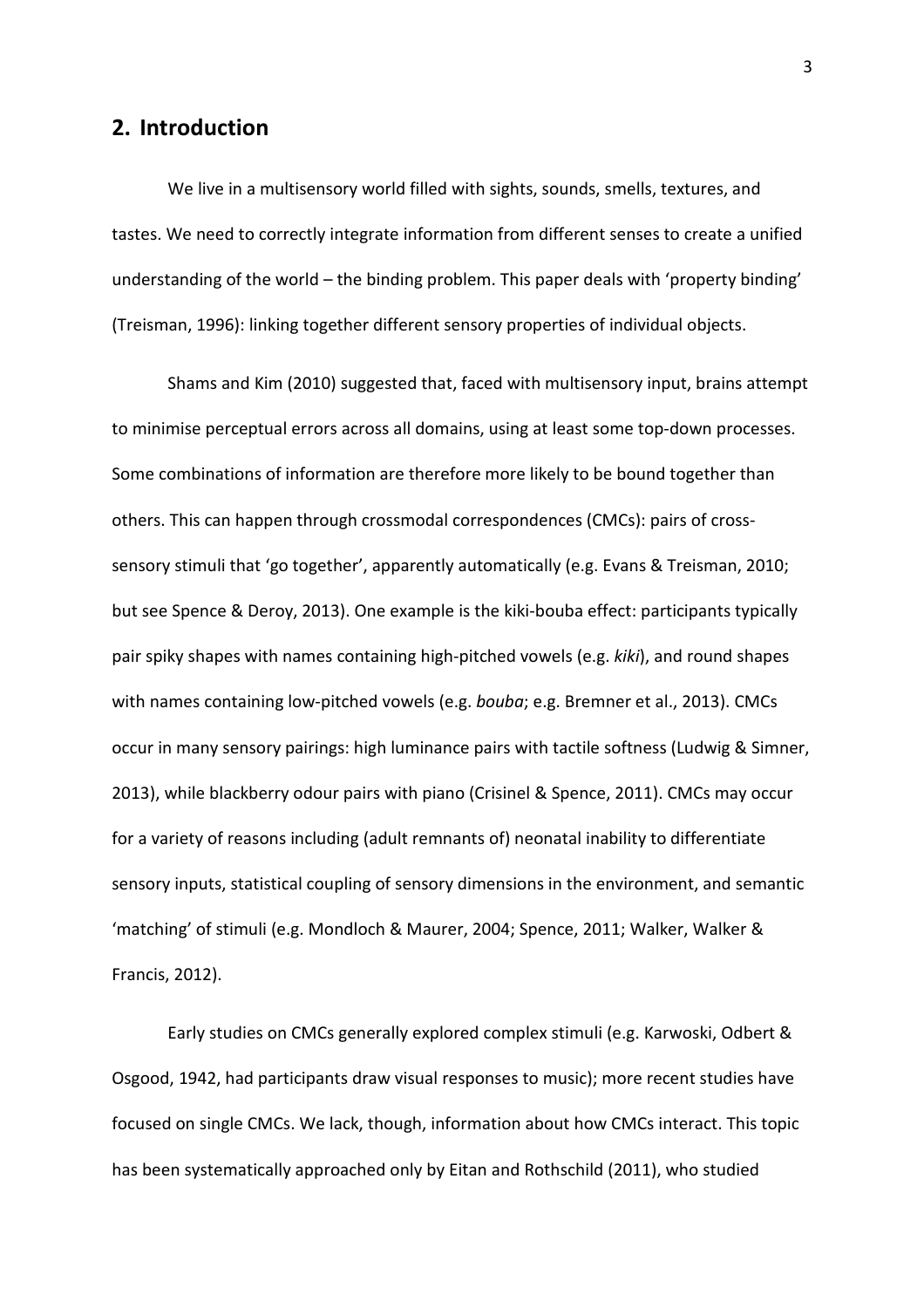imagined tactile qualities of musical notes, and Woods, Spence, Butcher and Deroy (2013), in an online study of interactions between sounds, shapes and emotions.

Interactions between CMCs are important: real-world objects do not have only two sensory dimensions. For example, drums have visual, tactile, and auditory properties. A drum may be a dark colour but a light weight (i.e. opposing ends of the dark-light and heavy-light dimensions; Ward, Banissy, & Jonas, 2008). Do we predict that the drum makes a high sound because of its weight (Walker et al., 2012), or a low sound because of its colour (Hubbard, 1996)?

In this study, we investigated the existence of interactions between auditory-visual CMCs (Spence & Deroy, 2013). We displayed visual stimulus pairs varying in luminance (lightness), saturation (colour intensity), size, and/or vertical position, with auditory stimulus pairs varying in pitch. Participants decided which auditory stimuli 'went with' which visual stimuli. Our goal was to determine the principles used to combine multiple CMS.

 We tested three models for CMC interaction. First, the *summation model*, based on sensory cue integration models (Trommershäuser, Kording, & Landy, 2011). Here, strengths of individual CMCs add. When CMCs are consistent, cross-modal associations are strengthened. When CMCS conflict, they cancel out completely or partially, depending on their relative strengths. Second, the *hierarchy model*, in which there is a hierarchy of CMCs, with some dominating others. Third, the *majority model*, where most (but not all) characteristics are paired with a specific pitch (e.g. a small, low luminance, low position stimulus pairs with high pitch in terms of size but with low pitch in terms of luminance/position). In this model, participants' pitch choices are predicted by the majority (in this case, low pitch).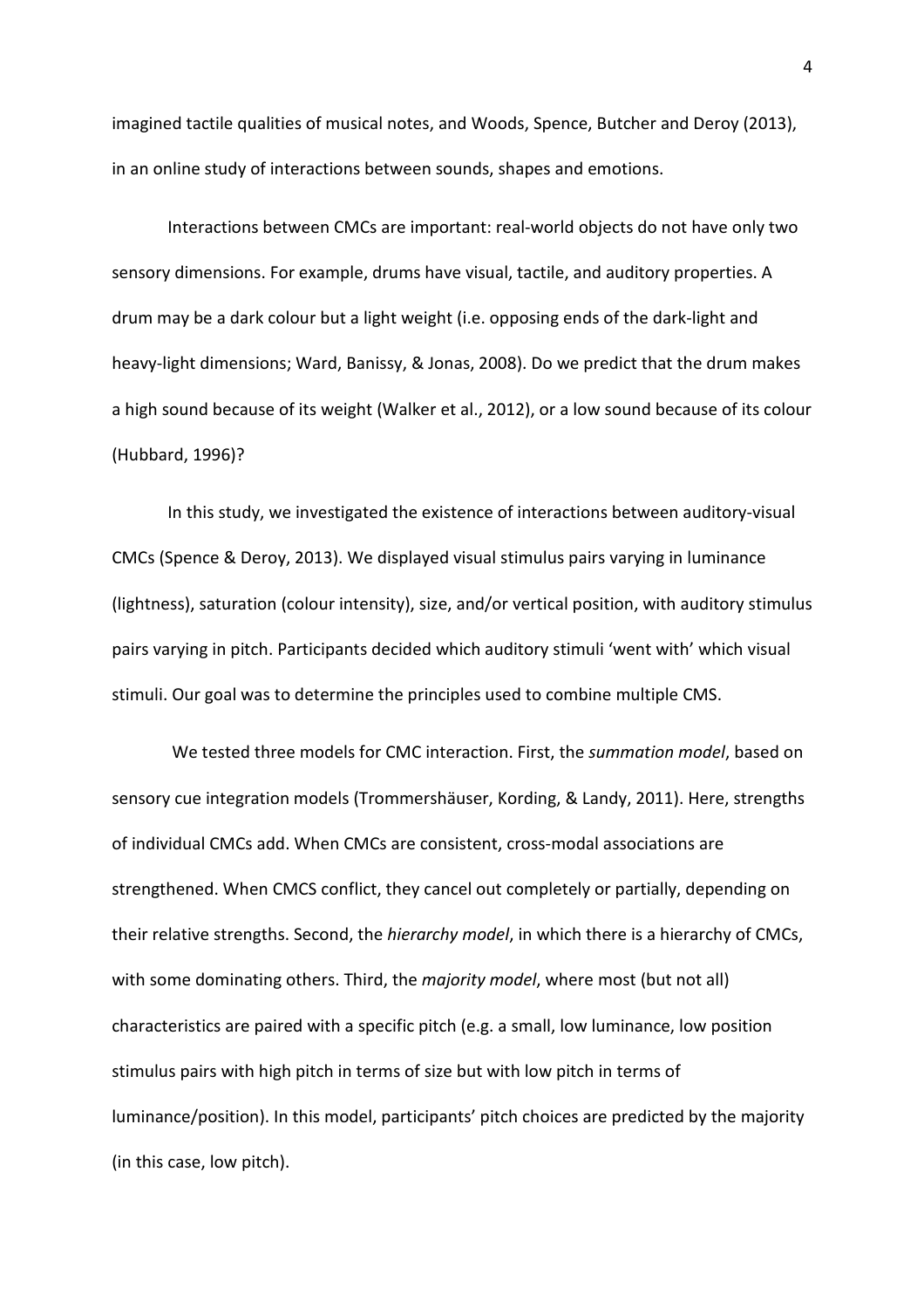### **3. Methods**

#### *3.1. Participants*

As this is a novel line of research, and relies on proportions of responses across participants as the dependent measure, we wanted to sample as many participants as possible in the time available. We collected data online

(https://uelpsychology.org/soundvision), recruiting 113 participants (76 female, 30 male, 2 other, 5 declined to respond; aged 18-67 years, mean = 30.82, *SD* = 11.39) from personal contacts and online communities of volunteers. Seventy-nine were monolingual English speakers; 10 were bilingual native speakers of English, the remaining 24 were non-native speakers of English.

All participants gave informed consent. The experiment was approved by the Research Ethics Committee of the University of East London.

# *3.2. Materials, design and procedure*

Visual stimuli were two circles on a mid-grey background (Table 1). Circles varied in luminance, saturation, size and position. We chose four hues: red (hue in HSL system: 0), yellow (58) green (120), and blue (240). Within-participants, hue was held constant and other characteristics varied. Each characteristic had three levels: low/large, medium and high/small. For luminance and saturation, 'low' was a value of 16%, 'medium' 50%, and 'high' 85% in the HSL system. All sizes were presented with their centres aligned. We report positions and sizes as they appear on a 56cm widescreen monitor where the image occupied a rectangle with width 106mm and height 79mm (monitor sizes will have varied as this was an online experiment). 'Low' circles had centres 56mm from the top of the image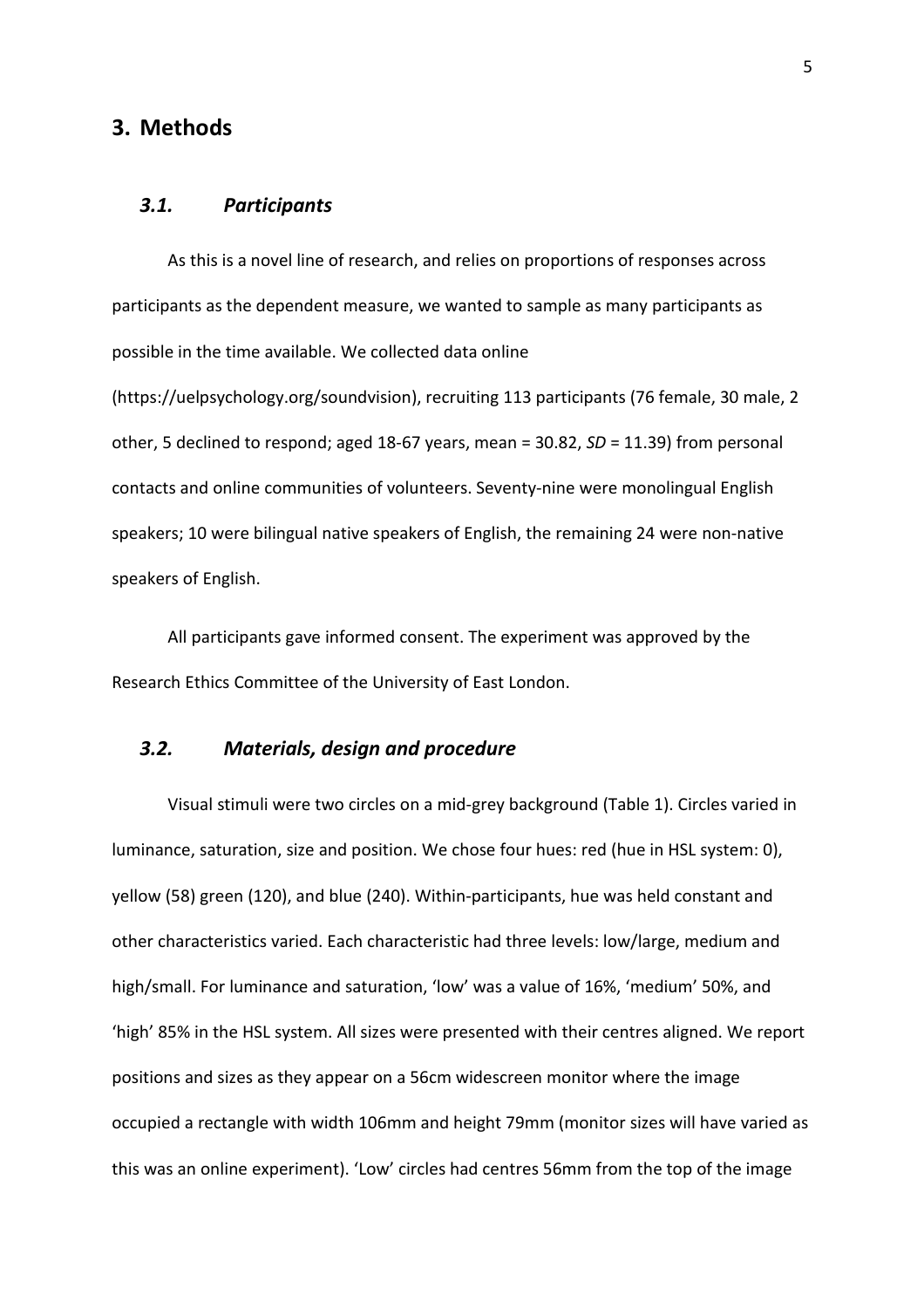background, 'medium' 40mm, and 'high' 23mm. 'Large' circles had a diameter of 25mm, 'medium' 16mm, and 'small' 8mm.

Each pair of circles was either the same (i.e. both medium) or opposite (e.g. one large, one small) on all four within-participants characteristics. This gave us four 'levels' of stimuli. At Level 1, circles varied on one characteristic (e.g. one high and the other low luminance, but for all other characteristics both medium). At Level 2, circles varied on two characteristics, at Level 3, on three characteristics, and at Level 4, on all four. We describe pairs using the characteristics of the left circle; the right circle's characteristics are implied in that description. Participants saw every possible combination of circles twice; the second time, their left-right positions were reversed (a total of 80 stimuli) $^1$ .

We used responses to Level 1 stimuli to predict responses at Levels 2-4. Therefore, it is unimportant that perceptual distance between values is not identical across stimulus dimensions; participants need only distinguish between values on each dimension.

 $\overline{a}$ 

 $1$  Due to a programming error, participants did not see the Level 1 stimulus with medium luminance/size/position and low saturation and instead were shown another Level 1 stimulus (medium luminance/saturation/position, small size) twice.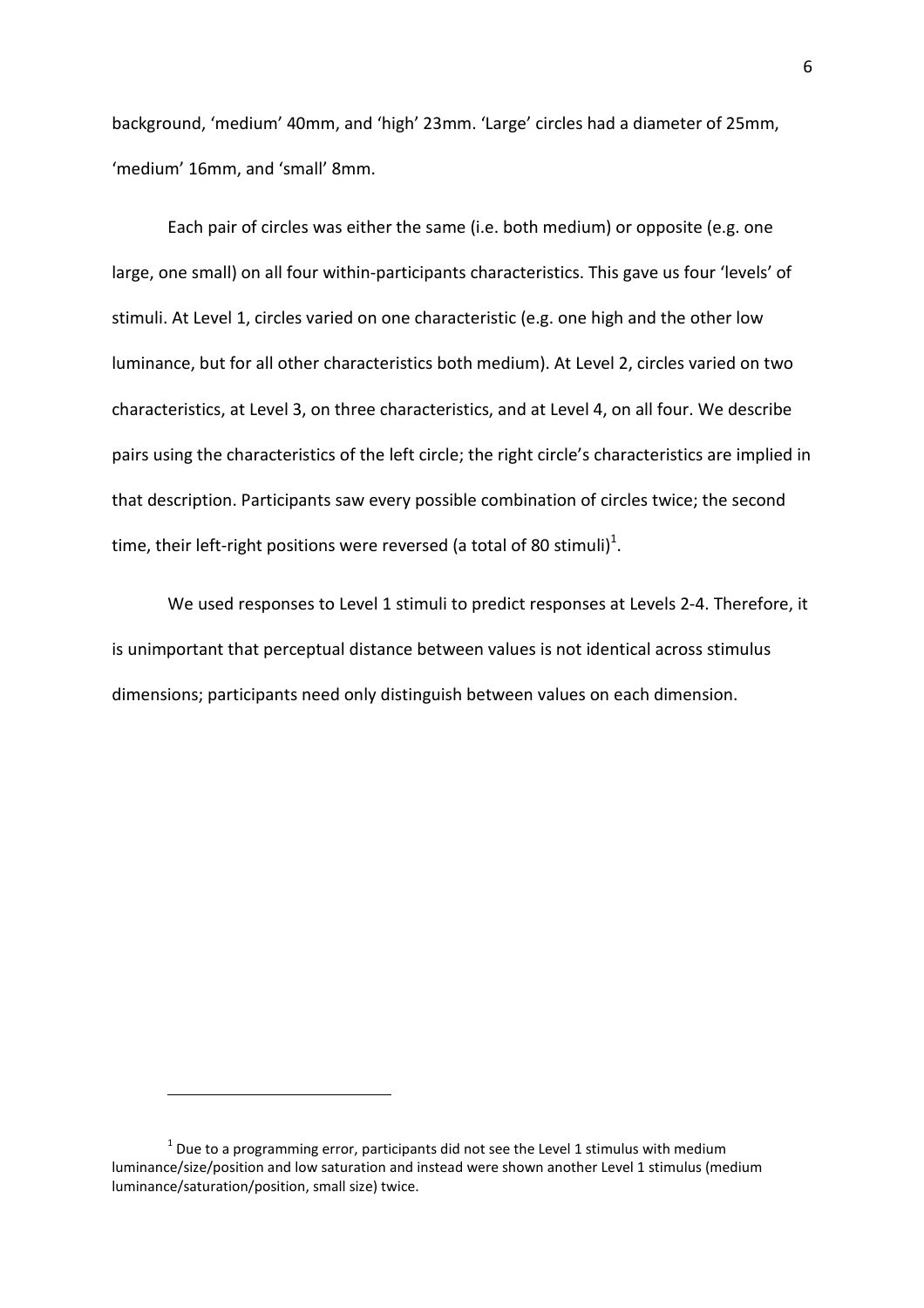*Table 1: Example visual stimuli for each of the four levels. At Level 1, the two circles vary only in one characteristic; at Level 2, in two characteristics; at Level 3, in three characteristics; and at Level 4, four characteristics. +/- indicates that the characteristic is high/small on the left and low/large on the right; -/+ indicates the characteristic is low/large on the left and high/small on the right; = indicates that the characteristic is the same in both circles.* 

| <b>Example</b>  |         |         |          |         |
|-----------------|---------|---------|----------|---------|
| Characteristic  | Level 1 | Level 2 | Level 3  | Level 4 |
| Luminance       | $+/-$   | $+/-$   | $+/-$    | $+/-$   |
| Saturation      | $=$     | $-/+$   | $-/+$    | $-/-$   |
| <b>Size</b>     | =       | $=$     | $-/+$    | $-/-$   |
| Position        | =       | $=$     | $\equiv$ | $+/-$   |
| <b>N</b> trials | 8       | 24      | 32       | 16      |

The experiment was programmed using Javascript.

Auditory stimuli were created using Audacity (http://audacityteam.org/). These were two pure-tone sine waves, each of 1000ms duration. One was at a pitch of 261.63Hz, the other at 523.25Hz. In each trial, participants heard both beeps; their order was counterbalanced across trials. Order of beeps was counterbalanced across participants. Participants were randomly assigned across the eight conditions (four hues x two auditory orders). Twenty-eight participants were assigned to the red condition, 28 to green, 30 to yellow and 27 to blue.

At the start of each trial, visual stimuli appeared on the screen. Participants clicked to play the first auditory stimulus, with the second following automatically after 2000ms silence. Participants could replay stimuli as needed before deciding which beep went with which visual stimulus.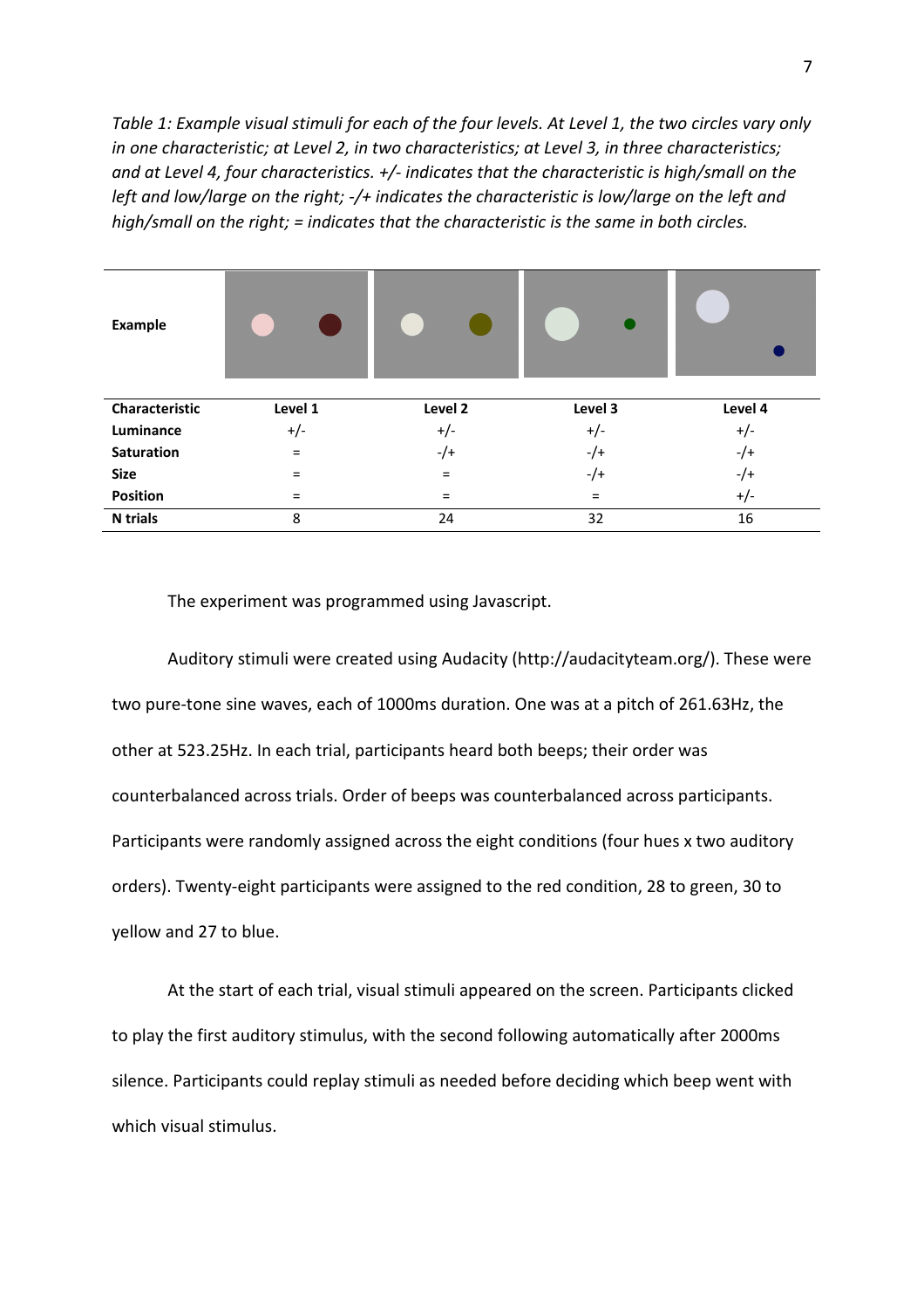Prior to the 80 experimental trials, participants completed 4 practice trials with

stimuli not used in the main study.



*Figure 1: Example trial (high luminance, medium saturation, medium size, low position), as viewed by the participant after the video has been played. The participant could not see the radio-button decisions beneath the video until it had been played once.* 

# **4. Initial analysis and statistics**

Reported analyses used data from all participants. Similar results were found for

monolingual native English speakers alone.

Initial analysis of Level 1 stimuli established association strengths of each individual CMC. Figure 2(a) shows proportions of participants who chose high beeps for each stimulus at Level 1. In all cases, there were reliable and significant correspondences between sensory dimensions. The high beep was associated with stimuli with higher luminance, saturation, or position, or that were smaller. Because auditory stimuli were matched for physical amplitude, the high beep was probably perceived as louder (ISO, 2014). It is thus likely that the strength and direction of association is determined by pitch *and* loudness. This does not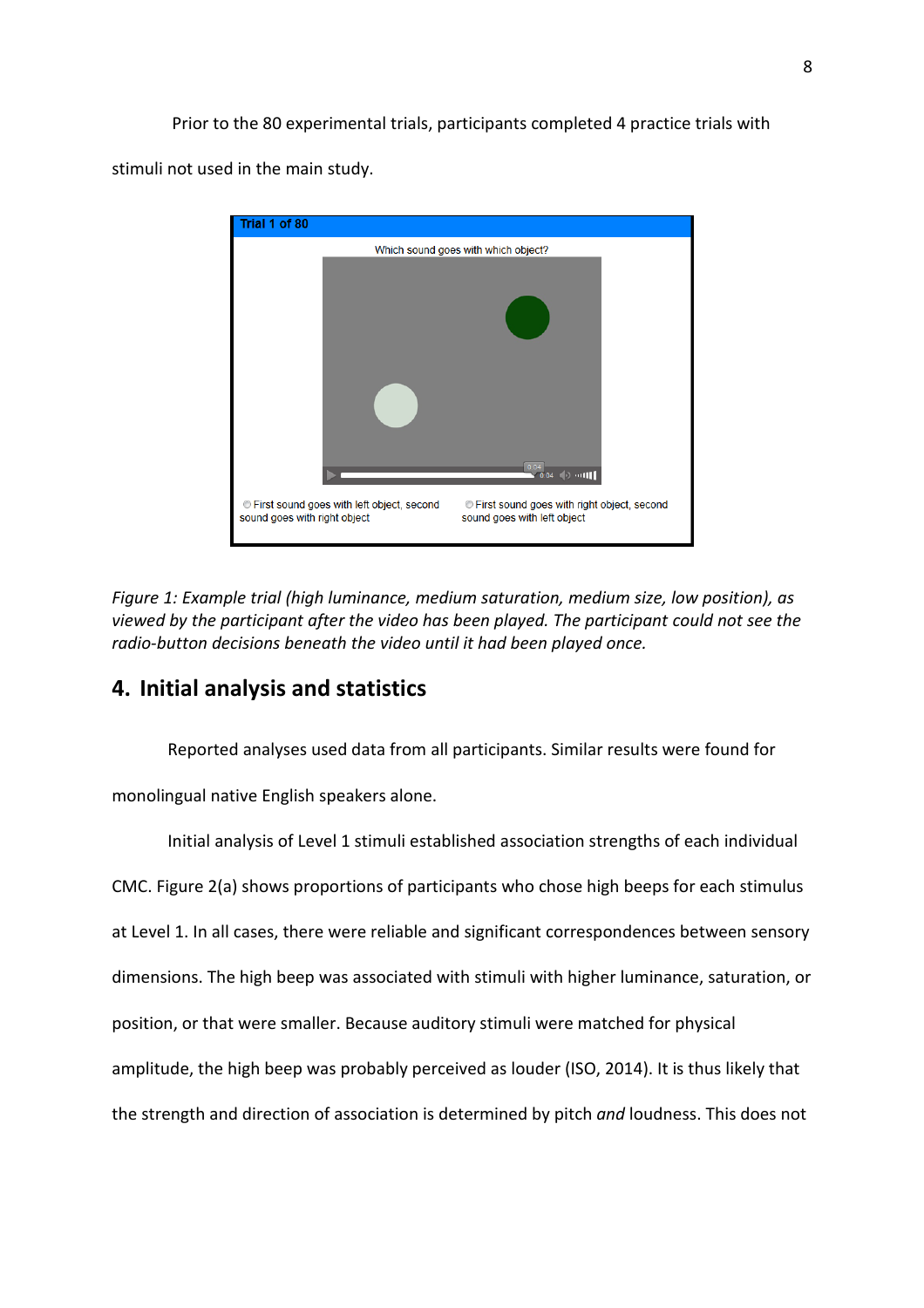affect our interpretation of the results, which concern how different *visual* dimensions combine in determining CMCs.



*Figure 2: Results for the Level 1 conditions, in which the stimuli varied on only a single dimension. (a) The proportion of participants who chose a high pitched beep as the one that went with each stimulus. Error bars show binomial 95% confidence intervals. (b) The strength of the association between the frequency of the auditory stimulus, and each dimension of the visual stimuli, calculated using probit analysis (see text for details). 'Low' and 'high' map to 'large' and 'small' for the size dimension.* 

Association strengths were modelled by assuming that each value on each visual dimension has a particular strength of association with the high beep, relative to the low beep. We also assume some variation in association strength across the population, modelled using a normal distribution. Using probits, we transformed proportions of participants choosing each beep for each visual stimulus, to quantify association strengths in units of the standard deviation of the variability (Thurstone, 1927):

$$
p(R = LEFT \mid S) = \phi(S) \tag{1}
$$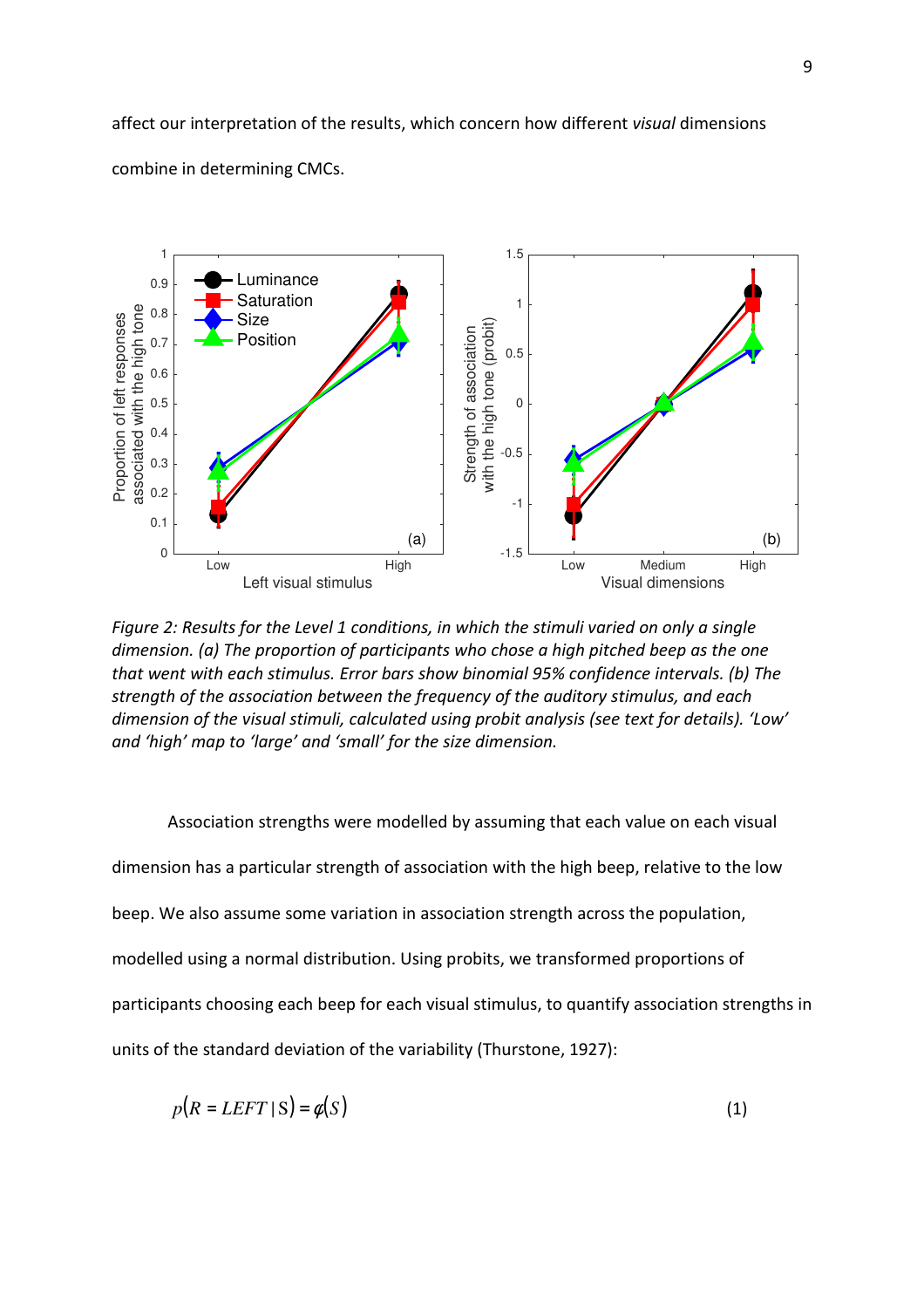where R=LEFT represents a participant choosing the left stimulus, S is association strength, and Φ is cumulative distribution function of the standard normal distribution. Association strength is quantified in terms of variability in response across observers.

Probit values for Level 1 stimuli are plotted in Figure 2(b). Values were fixed at 0 for neutral stimuli – when both circles have the same value on a dimension, there can be no preference associated with that dimension.

These associations were used to predict outcomes for stimuli containing variations in multiple dimensions. We predicted these results using each model as follows:

#### *4.1. Summation*

The simplest assumption is that association strengths will add:

$$
S_{TOTAL} = S_{LUM} + S_{SAT} + S_{SIZE} + S_{POS}
$$
 (2)

This model assumes that all dimensions are equally important in determining association strengths.

#### *4.2. Hierarchy*

In this model, there is a hierarchy of CMCs. For any stimulus, the CMC is predicted by the dominant association. This is not necessarily the dimension with the strongest association when presented alone. Rather, it assumes a specific order in which dimensions are considered, with the association determined by the first dimension, within this order, on which stimuli differ. Since we tested four CMCs, there are 24 (4x3x2x1) possible hierarchies. We calculated correlations between predicted and actual responses for each stimulus, for all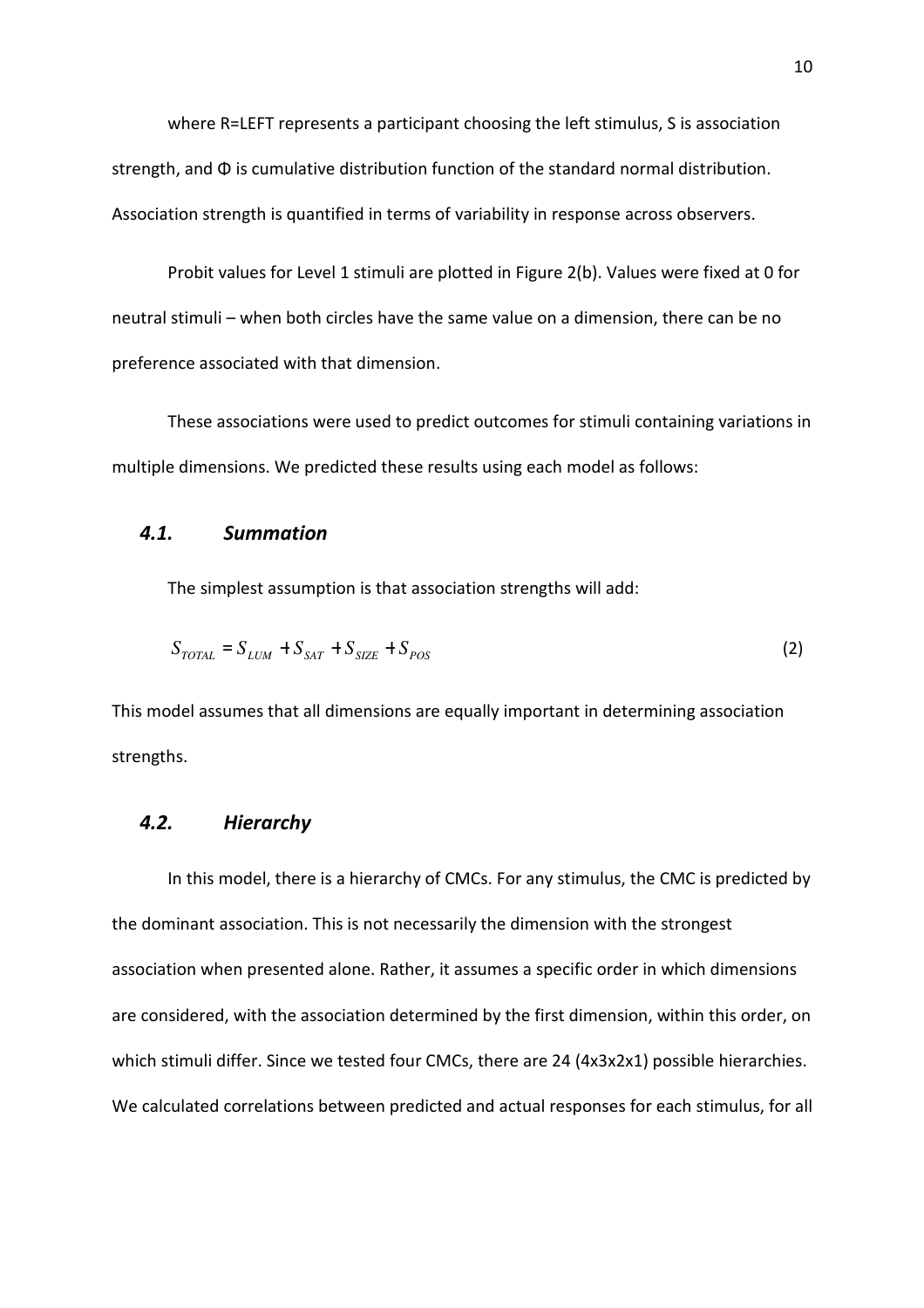hierarchies, and chose the hierarchy that best fit the data. This method provides considerable freedom to achieve the best fit; the other models contain no free parameters.

### *4.3. Majority*

In this model, where there is a conflict between the directions of CMCs, the response is determined by majority vote, regardless of strengths of individual CMCs. If all stimulus dimensions, and experimental manipulations, had the same strength, then the predictions of the summation and majority models would agree. However, if for example one dimension was particularly dominant, then this might outweigh the combined effects of other dimensions that predicted the opposite response.

# **5. Results**

For each model, we calculated correlations between predicted and actual responses for Level 2, 3 and 4 stimuli (Table 2). The summation model predicts the data well, with all correlations significant. Correlations for the majority model were significant, but lower than for the summation model. Correlations for the hierarchy model, which does not take account of all CMCs, were in all cases lower, and non-significant for Level 4 stimuli. Therefore, for stimuli containing multiple CMCs, *all* visual dimensions contribute to participant decisions.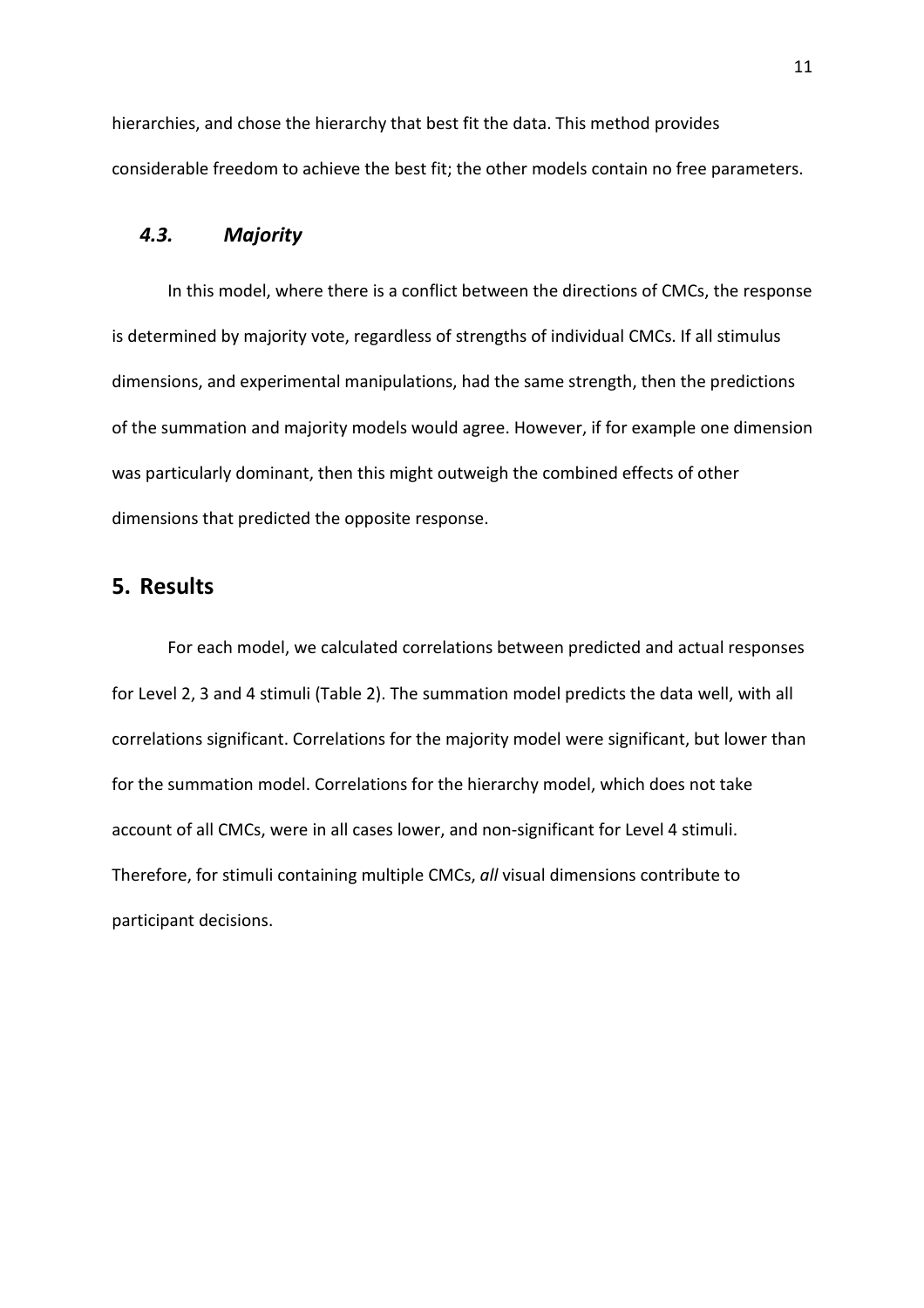| <b>Model</b> | <b>Stimulus Level</b> | <b>Correlation coefficient</b> | Significance level |
|--------------|-----------------------|--------------------------------|--------------------|
| Summation    | Level 2               | .90                            | p < .000001        |
| Summation    | Level 3               | .83                            | p < .000001        |
| Summation    | Level 4               | .77                            | $p = .000575$      |
| Hierarchy    | Level 2               | .83                            | $p = .000001$      |
| Hierarchy    | Level 3               | .43                            | $p = .0146$        |
| Hierarchy    | Level 4               | .06                            | $p = .8207$        |
| Majority     | Level 2               | .85                            | p < .000001        |
| Majority     | Level 3               | .70                            | $p = .000007$      |
| Majority     | Level 4               | .74                            | $p = .001006$      |

*Table 2: Correlation coefficients and significance levels for the fit of the probit summation, hierarchy and majority models.* 

To further test the summation model, we created a generalized linear model with a binomial distribution and a probit linking function. A full factorial model was used, with colour saturation and luminance, the width of the stimulus, and its distance from the centre of the screen, as covariates. Each was significant (Luminance: Wald *χ 2* =1734.8, *p* < .001; Saturation: Wald  $\chi^2$ =424.1,  $p < .001$ ; Size: Wald  $\chi^2$ =348.0,  $p < .001$ ; Position: Wald  $\chi^2$ =203.1; *p* < .001). None of the two-way interactions were significant, but there were significant three-way interactions between luminance, size and position (Wald  $\chi^2$  =4.10; p=0.043); luminance, saturation and size (Wald  $\chi^2$  ==9.00; p=0.003); and saturation, size and position (Wald  $\chi^2$  =6.69; p=0.01).

We also predicted main effect and two-way interaction results using probits for Level 1 stimuli (Figure 2b), using a linear regression after centring the data for each dimension. The results were combined according to Equation 2, and the predicted proportion of 'left' responses calculated from the resulting probit value. These results are plotted in Figures 3 (main effects) and 4 (two-way interactions). This gives a good prediction for luminance and size. However, the effect of saturation, in particular, is less than expected. A simple linear model therefore does not appear to fully account for associations made when stimuli vary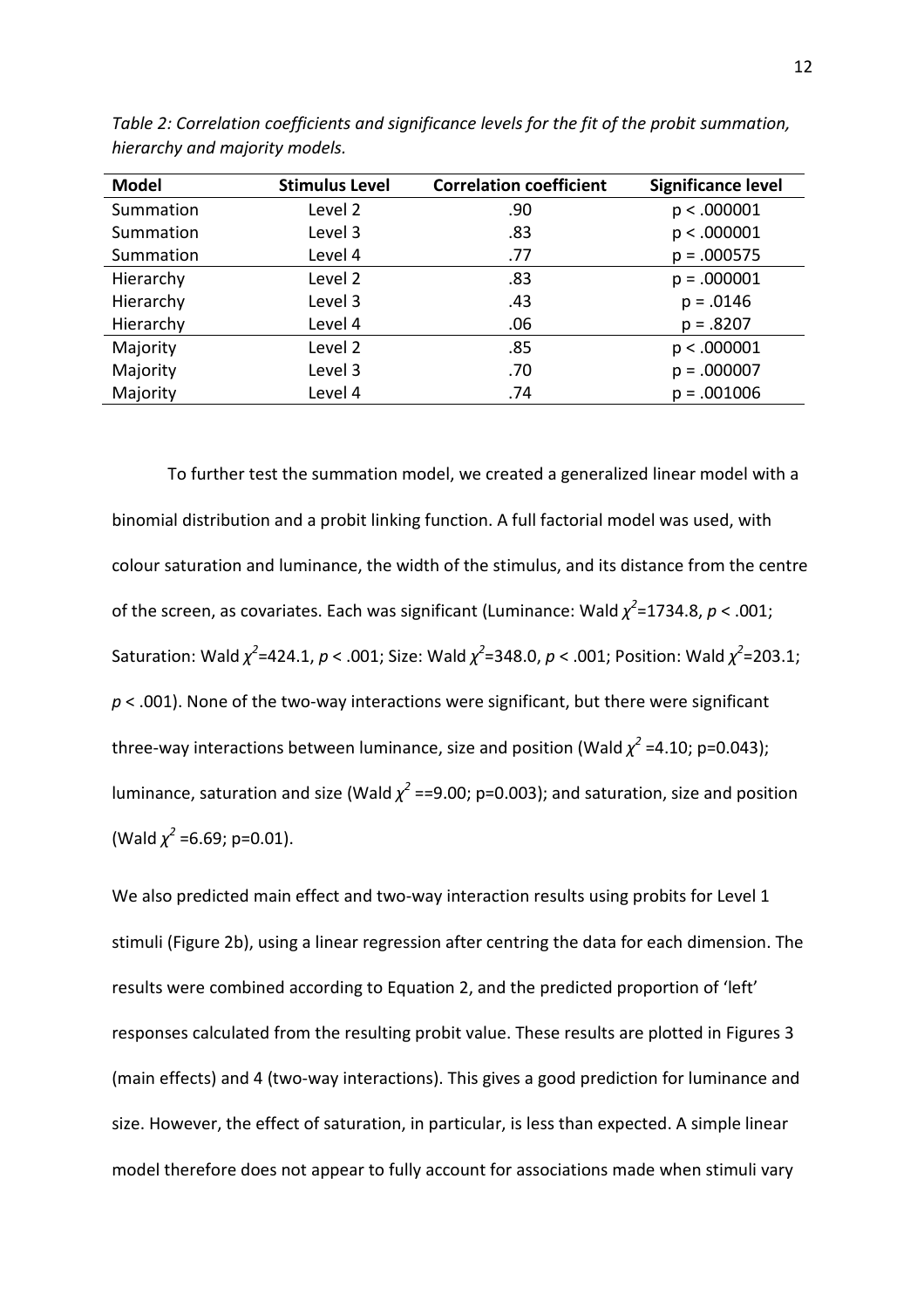across multiple visual dimensions. This apparent different was tested using a generalised linear model with saturation as a covariate, fit separately to data from different levels of luminance. The effect of saturation was significantly greater for neutral luminance stimuli (*b*=.026 (95% confidence limits: .024-.028); Wald *χ 2* =739.2; *p* < .001) than for those with low (*b*=.001 (-.0001-.0003); Wald *χ 2* =14.934; *p* = .24) or high (*b*=.003; 0.002-0.005); Wald *χ 2* =15.8; *p* < .001) luminance. Participants' responses were only strongly influenced by saturation when luminance was neutral.



*Figure 3: Proportion of left responses associated with the higher tone, as a function of each visual dimension, for stimuli pooled over all other visual dimensions. The red symbols indicate the participants' responses, the solid black line the predictions of the probit model. Error bars, and dotted black lines, represent 95% binomial confidence limits of the data and model predictions, respectively.*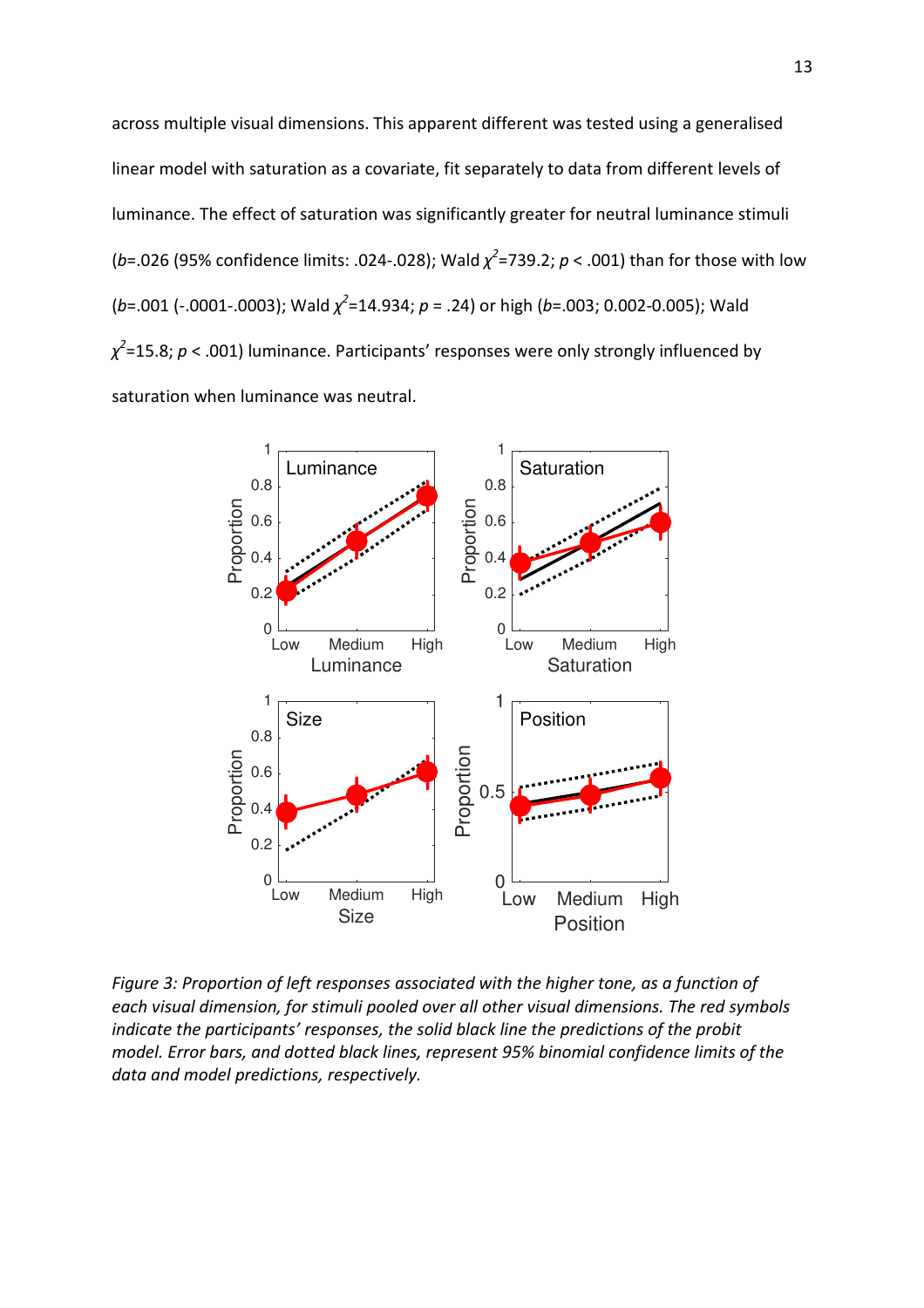



1

(b) Size x Luminance

1

(a) Saturation x Luminance

*Figure 4 Proportion of left responses associated with the higher tone, as a function of each pair of visual dimensions, for stimuli pooled over all other visual dimensions. In all cases, one dimension is plotted on the horizontal axis, the black, red and blue symbols represented the 'low', 'medium' and high values on the other dimension, respectively. The dashed lines show the predictions of the probit model. Error bars, and dotted lines, indicate 95% binomial confidence limits of the data and model fits, respectively.*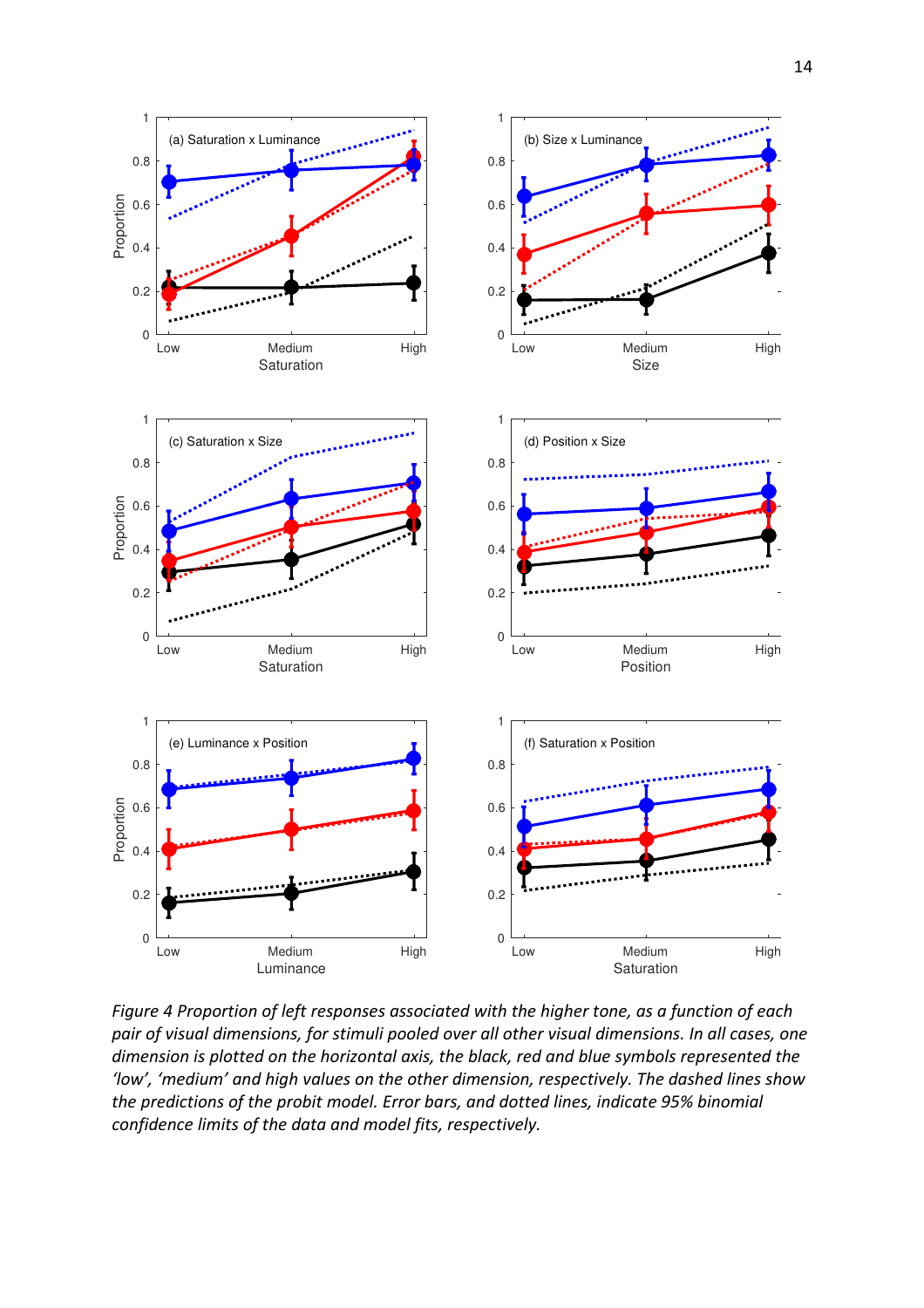To interpret the significant three-way interactions, we performed separate analyses for each stimulus size, with luminance and position, luminance and saturation, or saturation and position, as predictors (Table 3). We found significant main effects of luminance, saturation, size and position in all conditions. For medium sized objects, there was a significant interaction between luminance and saturation, consistent with the reduced effect of saturation at low and high levels of luminance.

All calculations were performed using the HSL system. It is possible that different results could be obtained if stimuli are analysed in a different colour space. For example the CIE Luminance, Chroma Hue (LCh) might be considered more appropriate, since distances in this space relate to just-noticeable-differences in colour. We recalculated our probit predictions in LCh colour space, but found that there was little difference in the overall fit of the model regardless of whether the HSL ( $r^2$ =0.534 across all stimuli) or LCh space ( $r^2$ =0.525) was used.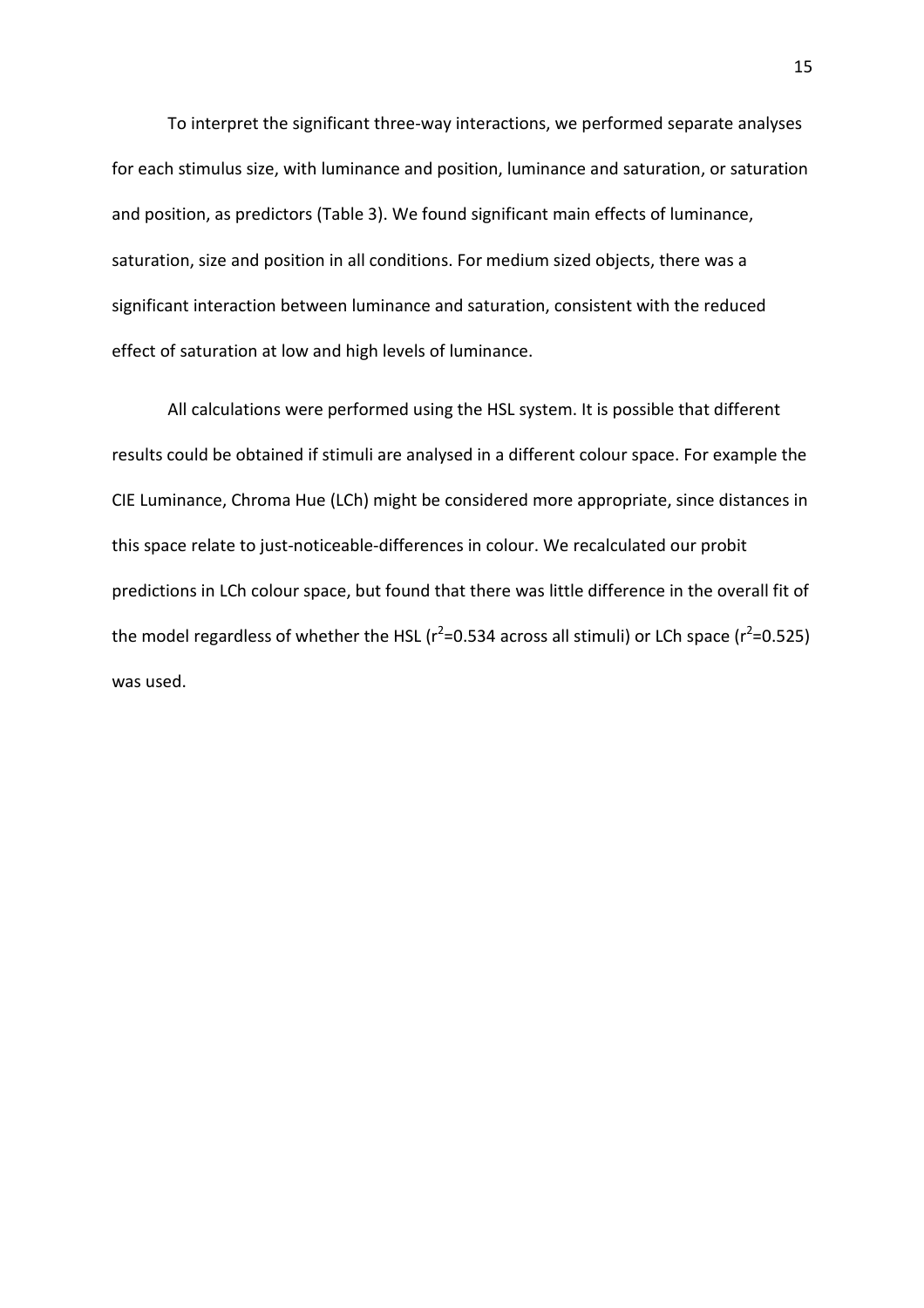| <b>Luminance x Position (small stimuli)</b>    |                 |                           |                           |  |  |  |  |
|------------------------------------------------|-----------------|---------------------------|---------------------------|--|--|--|--|
| <b>Predictor</b>                               | Wald chi-square | <b>Degrees of freedom</b> | <b>Significance level</b> |  |  |  |  |
| Luminance                                      | 477.1           | 1                         | p < .001                  |  |  |  |  |
| Position                                       | 49.5            | 1                         | p < .001                  |  |  |  |  |
| Luminance x Position                           | 0.036           | 1                         | $p = .85$                 |  |  |  |  |
| <b>Luminance x Position (medium stimuli)</b>   |                 |                           |                           |  |  |  |  |
| Luminance                                      | 788.1           | $\mathbf{1}$              | p < .001                  |  |  |  |  |
| Position                                       | 84.38           | $\mathbf{1}$              | p < .001                  |  |  |  |  |
| <b>Luminance x Position</b>                    | 0.442           | 1                         | p < .506                  |  |  |  |  |
| <b>Luminance x Position (large stimuli)</b>    |                 |                           |                           |  |  |  |  |
| Luminance                                      | 416.0           | $\mathbf{1}$              | p < .001                  |  |  |  |  |
| Position                                       | 41.54           | 1                         | p < .001                  |  |  |  |  |
| Luminance x Position                           | 1.99            | 1                         | $p = .159$                |  |  |  |  |
| <b>Luminance x Saturation (small stimuli)</b>  |                 |                           |                           |  |  |  |  |
| Luminance                                      | 122.3           | $\mathbf{1}$              | p < .001                  |  |  |  |  |
| Saturation                                     | 484.6           | $\mathbf{1}$              | p < .001                  |  |  |  |  |
| <b>Position x Saturation</b>                   | 3.089           | 1                         | $p = .079$                |  |  |  |  |
| <b>Luminance x Saturation (medium stimuli)</b> |                 |                           |                           |  |  |  |  |
| Luminance                                      | 840.9           | $\mathbf{1}$              | p < .001                  |  |  |  |  |
| Saturation                                     | 176.9           | 1                         | p < .001                  |  |  |  |  |
| <b>Position x Saturation</b>                   | 14.01           | 1                         | p < .001                  |  |  |  |  |
| <b>Luminance x Saturation (large stimuli)</b>  |                 |                           |                           |  |  |  |  |
| Luminance                                      | 412.8           | $\mathbf{1}$              | p < .001                  |  |  |  |  |
| Saturation                                     | 116.8           | $\mathbf{1}$              | p < .001                  |  |  |  |  |
| <b>Position x Saturation</b>                   | 1.48            | 1                         | $p = .224$                |  |  |  |  |
| <b>Saturation x Position (small stimuli)</b>   |                 |                           |                           |  |  |  |  |
| Saturation                                     | 107.5           | $\mathbf{1}$              | p < .001                  |  |  |  |  |
| Position                                       | 43.27           | $\mathbf{1}$              | p < .001                  |  |  |  |  |
| <b>Saturation x Position</b>                   | 0.712           | 1                         | $P = .397$                |  |  |  |  |
| <b>Saturation x Position (medium stimuli)</b>  |                 |                           |                           |  |  |  |  |
| Saturation                                     | 119.6           | $\mathbf{1}$              | p < .001                  |  |  |  |  |
| Position                                       | 101.1           | 1                         | p < .001                  |  |  |  |  |
| <b>Saturation x Position</b>                   | 3.26            | 1                         | $p = .071$                |  |  |  |  |
| <b>Saturation x Position (large stimuli)</b>   |                 |                           |                           |  |  |  |  |
| Saturation                                     | 106.6           | $\mathbf{1}$              | p < .001                  |  |  |  |  |
| Position                                       | 23.3            | 1                         | p < .001                  |  |  |  |  |
| <b>Saturation x Position</b>                   | 1.25            | 1                         | $p = .263$                |  |  |  |  |

*Table 3: Results of the generalized linear models, performed separately for small, medium and large stimuli, with luminance and position, or luminance and saturation, as factors.*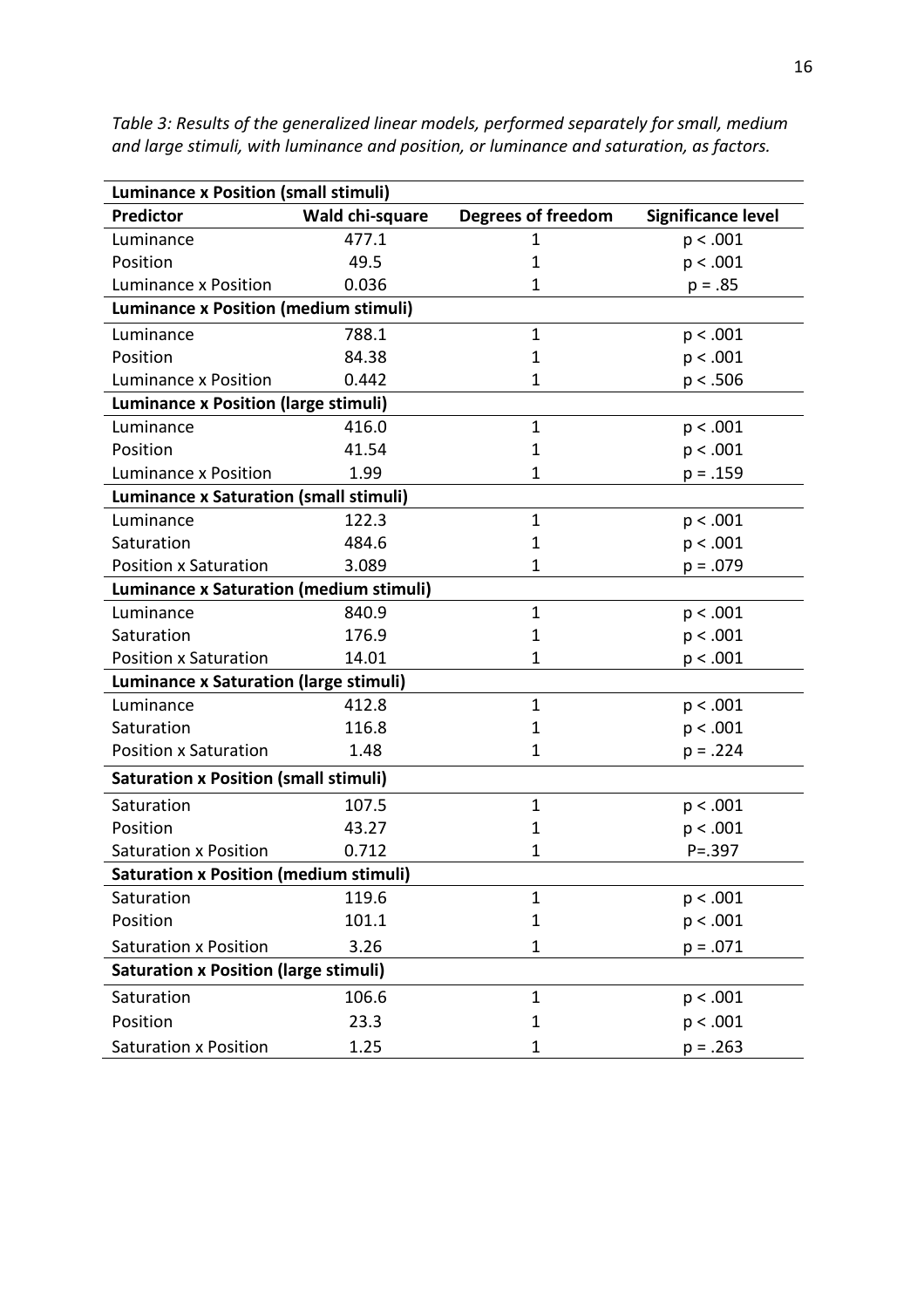### **6. Discussion**

We examined how visual characteristics interact to determine which auditory pitch 'goes with' a given visual stimulus. We found the predicted associations of high pitch with high luminance, high saturation, small size and high position when one visual characteristic was varied (following e.g. Evans & Treisman, 2010; Hamilton-Fletcher, 2015; Klapetek et al., 2012). Our study extends previous research by using visual stimuli differing on two or more characteristics. A linear summation model predicted participants' choices more accurately than a majority or a hierarchy model, although some results did not fit this model.

The summation model's overall success in predicting participant responses suggests a general strategy of weighting available visual cues to determine the best auditory match, perhaps via neural intensity matching (Spence, 2011) or a generalised system for dealing with magnitude (Walsh, 2003). However, we need to account for the few results which violate the model (the lower effect of saturation at low and high luminances, and the threeway interactions of luminance/position/size, luminance/saturation/size and saturation/position/size). The decreased effect of saturation at low and high luminances appears to be the result of Garner interference. In Garner's (1976) paradigm, participants are presented with stimuli varying along two perceptual dimensions and make a decision about *one* dimension. Information from the irrelevant dimension can interfere with decision-making about the relevant information. When this happens, the dimensions are *integral*, and viewed as one super-dimension. In our results, luminance and saturation integrate to form one super-dimension (see e.g. Burns & Shepp, 1988), except when luminance is medium and does not differ between the two stimuli. However, other violations of the model are not clear-cut instances of Garner interference. One possibility is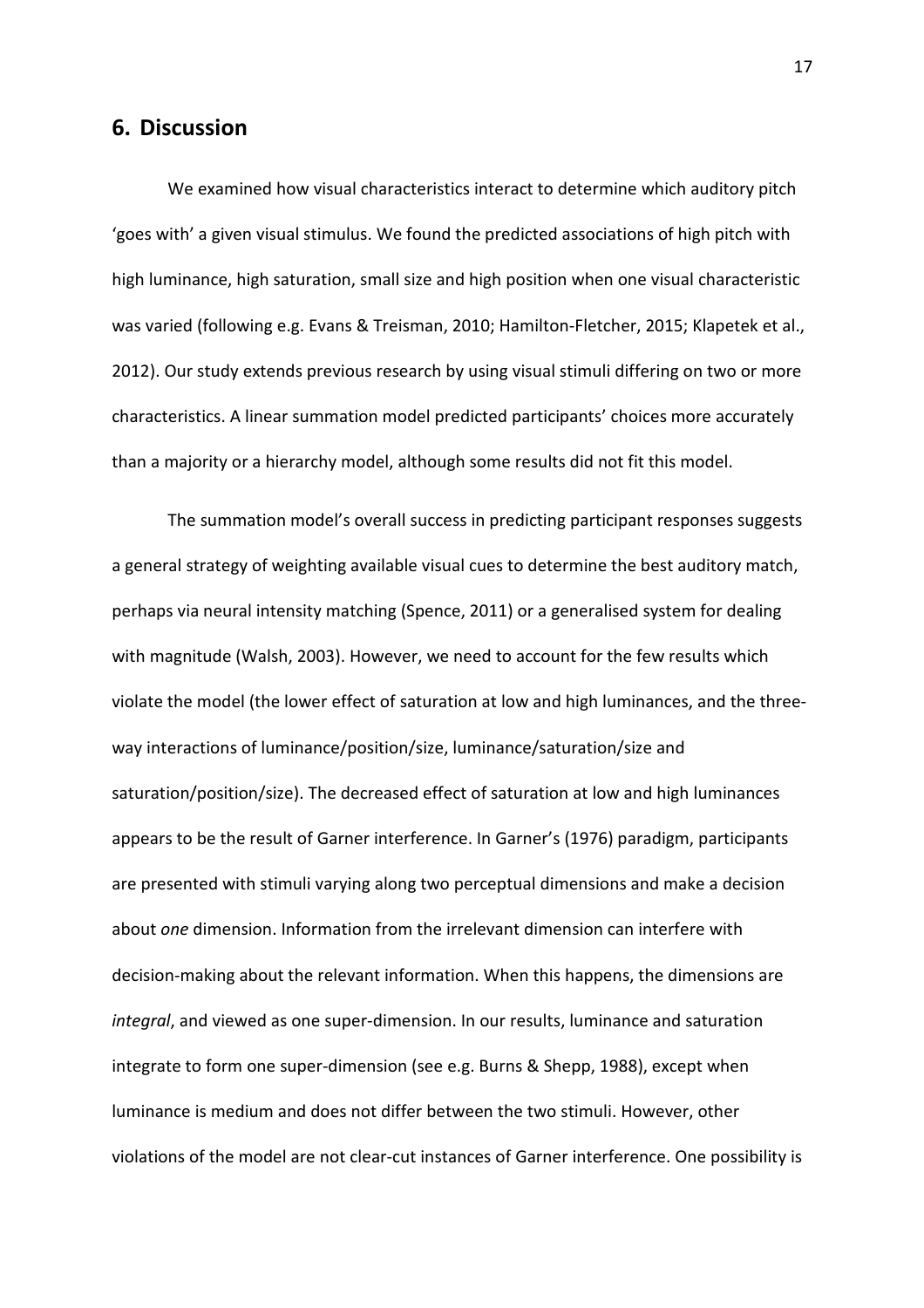that dimensions are incompletely integrated, so participant decisions are influenced by each dimension at unequal relative strengths, but also by interactions between different dimensions.

### *6.1. Explaining summation in the context of theories about CMCs*

How CMCs arise is a matter of ongoing investigation (e.g. Lindborg & Friborg, 2015). Eventually it should be possible to make a broad taxonomy of fundamental mechanisms of CMCs. Some probably occur earlier in processing than others (e.g. a CMC based on statistical features of the environment probably occurs earlier than a language-based one), so earlyoccurring CMCs are likely to impact on later ones.

It is also possible that some CMCs begin at an early stage of processing and spread to others (e.g. a structural CMC that becomes encoded in language). These hypothetical CMCs would likely have more effect on perceptions and decisions than those which occur at only one level. That is, if a multiple-level CMC conflicts with a single-level CMC, the multiple-level CMC is likely to 'win'.

# *6.2. Limitations and future directions*

Online testing has advantages including ease and speed of participant recruitment, but also disadvantages (Woods, Velasco, Levitan, Wan, & Spence, 2015). Repeated participation is one concern. However, since this study was unpaid and informally reported by some participants to be tedious, participants will not have repeatedly participated for money or fun.

The variety of participant hardware and system settings used will have affected the exact presentation of the stimuli. However, because we asked participants to judge the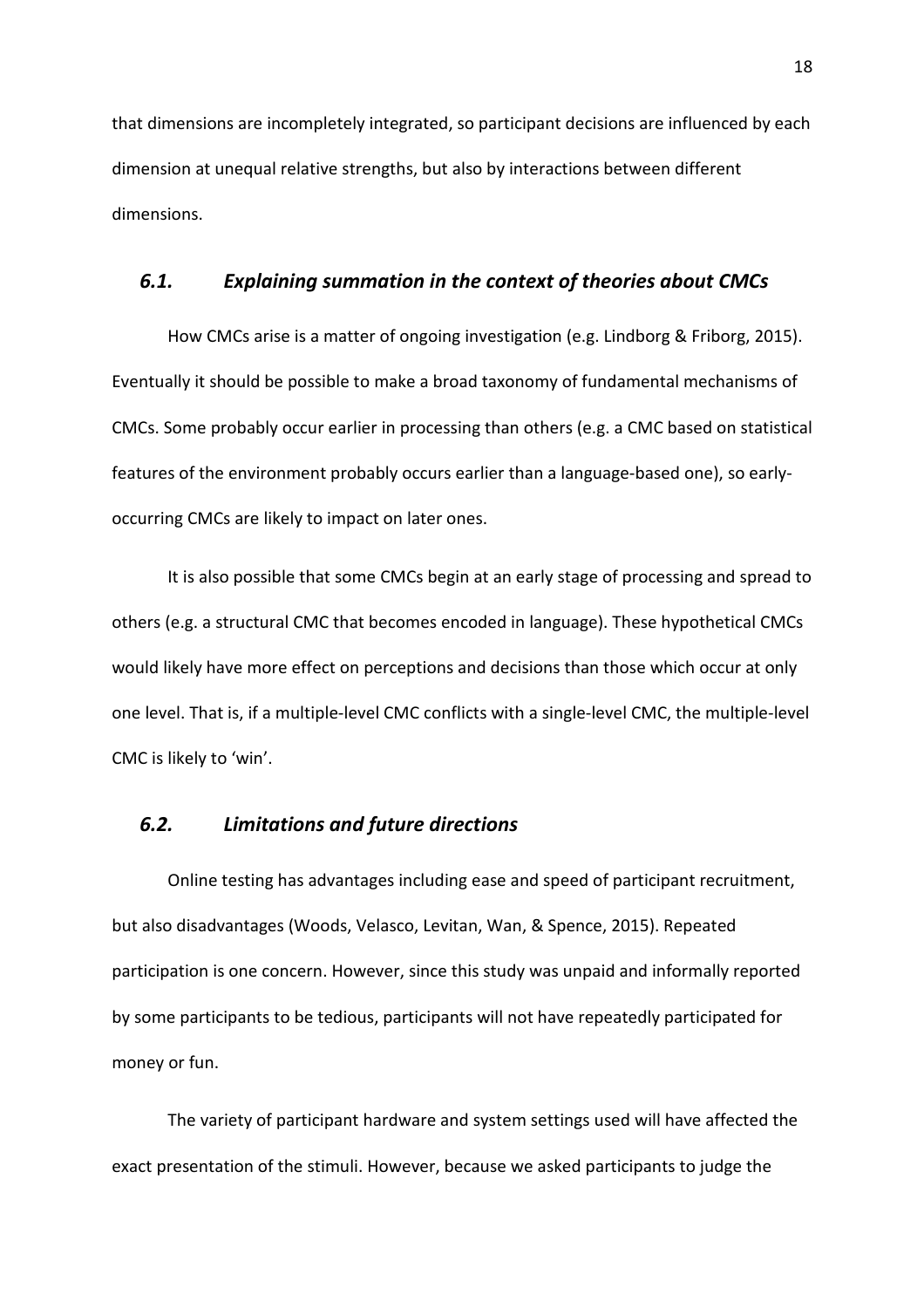comparative visual features of stimuli presented *at the same time*, this cross-participant variance should not matter. This does, however, mean that our experiment cannot speak to whether CMCs and the interactions between them are relative or absolute. Consequently, an important next step is to replicate this experiment in laboratory conditions. We do not expect very different results: when millisecond accuracy in presentation or response collection is not required, participants largely behave similarly in the lab and online (Woods et al., 2015).

To keep the experiment short, we only tested one auditory dimension. Therefore, we cannot know whether our findings are specific to the relationship of visual dimensions with pitch, or whether the same interactions will occur if we test, say, duration instead. This question may also be applied to other sensory pairings, for example differing tactile stimuli being matched with visual stimuli.

A consideration for future research is whether relationships between CMCs could appear if we presented visual characteristics varying in a single dimension alongside auditory or tactile stimuli varying in multiple dimensions. Is summation a general feature of CMCs, or unique to vision? Evidence showing that timbre, pitch and loudness interact to varying extents in speeded classification paradigms (Melara & Marks, 1990) suggests that similar results would be seen at least with aurally multidimensional CMCs.

Last, it is not clear whether the CMC interactions we have reported are implicit or explicit. This could be tested using speeded classification tasks (see Marks, 2004). For example, temporal order judgements (e.g. Parise & Spence, 2009) would allow exploration of whether interactions occur at perceptual or decisional levels. An analysis of response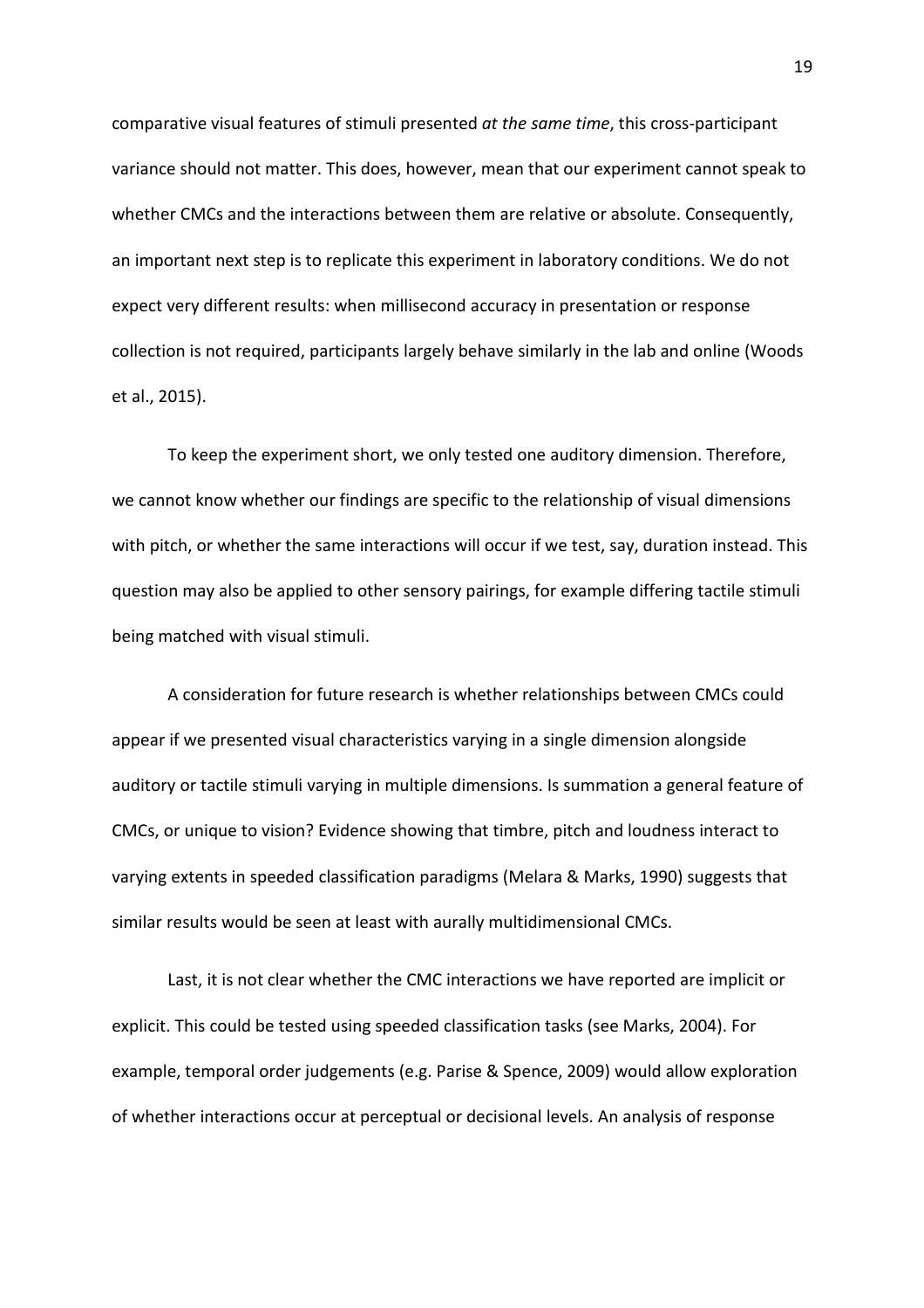times would also allow exploration of the impact of multiple conflicting or converging cues on decision making.

#### *6.3. Applications*

CMCs are used in packaging design (e.g. Becker, van Rompay, Schifferstein, & Galetzka, 2011), though not always successfully (Crisinel & Spence, 2012). Since real-world objects have multiple sensory dimensions, the existence of non-summative effects of different dimensions indicates that it is important to consider which features of packaging or advertising are most strongly associated with the dimension that needs to be emphasised.

Our findings are also helpful for designers of sensory substitution devices such as the vOICe (Meijer, 1992), which allow 'translation' of information from one sense to another (for a review see Hamilton-Fletcher & Ward, 2013). Having explicit knowledge about relationships between different CMCs will allow better design of default settings that are intuitively correct to most, reducing the time needed to learn to use such devices (Auvray, Hanneton, & O'Regan, 2007). The findings could also help when comparing devices that pair a single quality (e.g. pitch) with others such as saturation (Bologna, Deville, Pun, & Vinckenbosch, 2007) and luminance (Doel, 2003).

# **7. Acknowledgements**

We thank Tony Leadbetter for his technical assistance, and Danielle van Versendaal and Sarah Hamburg for commenting on an earlier draft of this manuscript.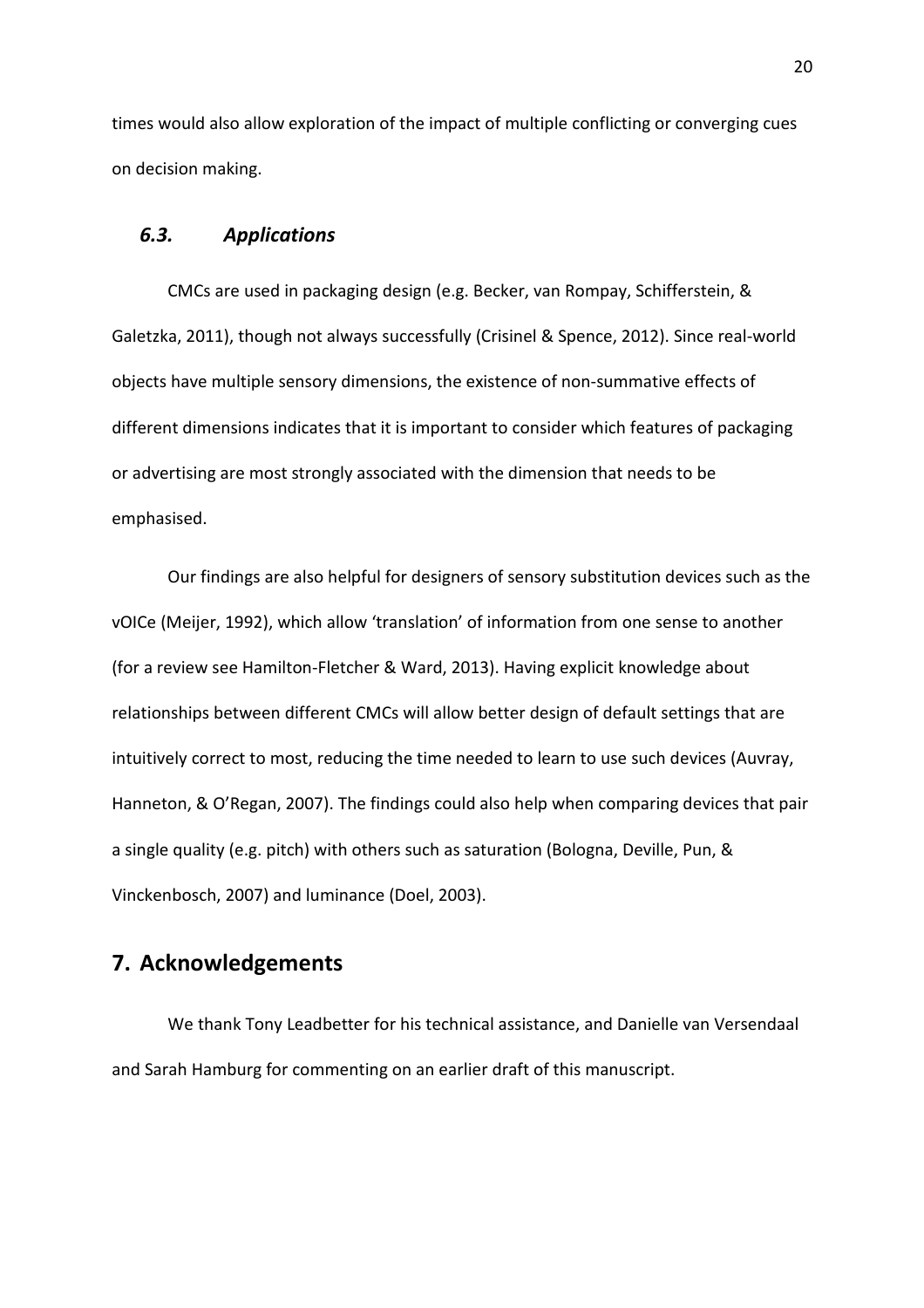## **8. References**

Auvray, M., Hanneton, S., & O Regan, J.K. (2007). Learning to perceive with a visuo-auditory substitution system: Localisation and object recognition with 'The vOICe'. *Perception*, *36*(3), 416-43. doi:1.1068/p5631

Becker, L., van Rompay, T.J., Schifferstein, H.N., & Galetzka, M. (2011). Tough package, strong taste: The influence of packaging design on taste impressions and product evaluations. *Food Quality and Preference*, *22*(1), 17-23. doi: 1.1016/j.foodqual.201.06.007

- Bologna, G., Deville, B., Pun, T., & Vinckenbosch, A. (2007). Transforming 3D coloured pixels into musical instrument notes for vision substitution applications. *EURASIP Journal on Image and Video Processing*. doi: 10.1155/2007/76204
- Bremner, A.J., Caparos, S., Davidoff, J., de Fockert, J., Linnell, K.J., & Spence, C. (2013). "Bouba" and "Kiki" in Namibia? A remote culture make similar shape–sound matches, but different shape–taste matches to Westerners. *Cognition*, *126*(2), 165- 172. doi:1.1016/j.cognition.2012.09.007
- Burns, B., & Shepp, B.E. (1988). Dimensional interactions and the structure of psychological space: The representation of hue, saturation, and brightness. *Perception & Psychophysics*, *43*(5), 494-507. doi: 1.3758/BF03207885
- Crisinel, A.-S., & Spence, C. (2011). A fruity note: Crossmodal associations between odors and musical notes. *Chemical Senses*, *37*, 151-158. doi: 1.1093/chemse/bjr085
- Crisinel, A.-S., & Spence, C. (2012). Assessing the appropriateness of 'synaesthetic' messaging on crisps packaging. *Food Quality and Preference*, *26*(1), 45-51. doi: 1.1016/j.foodqual.2012.03.009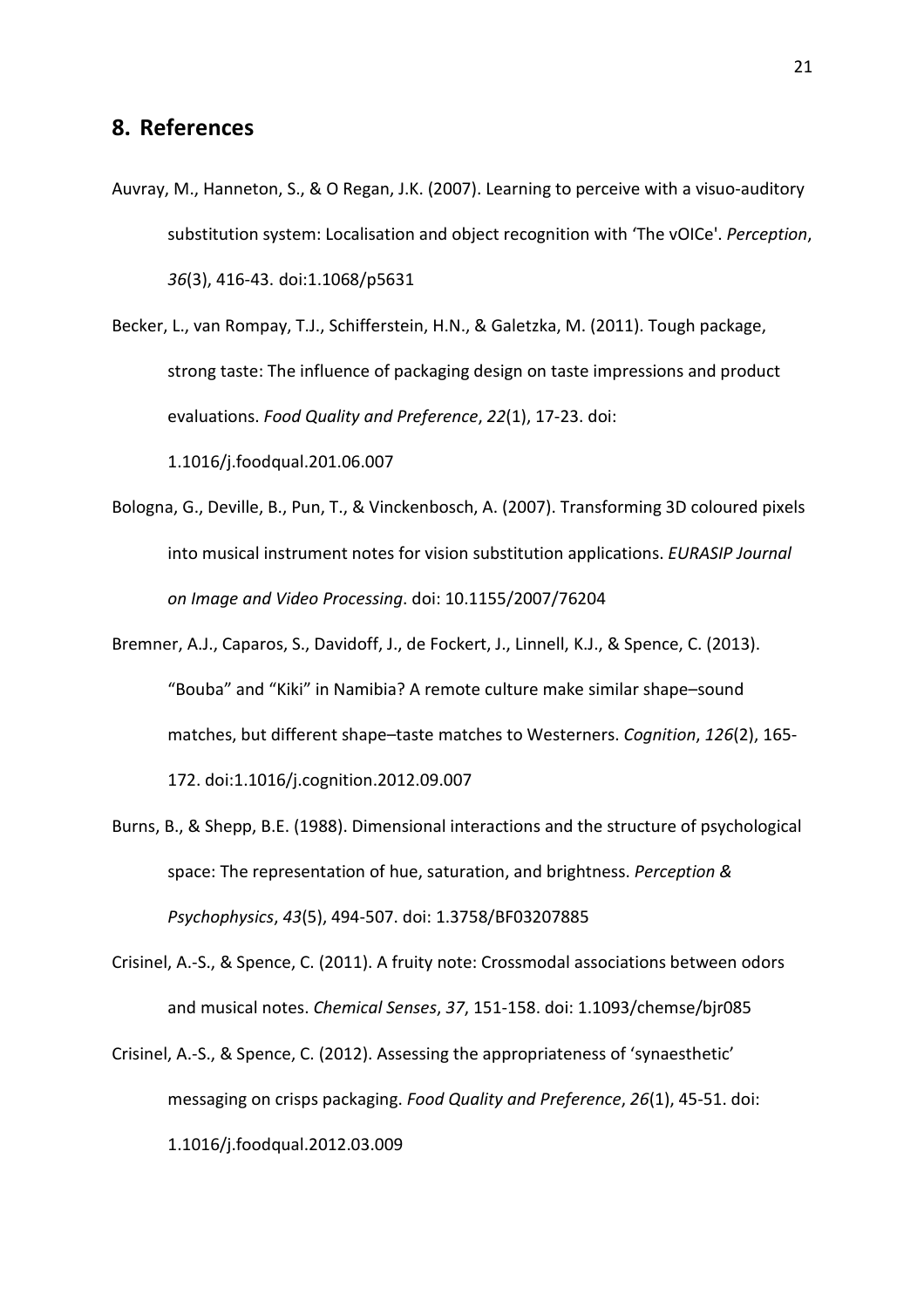- Doel, K. (2003). SoundView: Sensing color images by kinesthetic audio. Proceedings of the 2003 International Conference on Auditory Display, Boston, MA.
- Eitan, Z., & Rothschild, I. (2011). How music touches: Musical parameters and listeners' audiotactile metaphorical mappings. *Psychology of Music*, *39*(4), 449-467. doi: 1.1177/0305735610377592
- Evans, K.K., & Treisman, A. (2010). Natural cross-modal mappings between visual and auditory features. *Journal of Vision*, *10*, 6. doi:1.1167/1.1.6
- Garner, W.R. (1976). Interaction of stimulus dimensions in concept and choice processes. *Cognitive Psychology*, *8*(1), 98-123. doi: 1.1016/0010-0285(76)90006-2
- Hamilton-Fletcher, G. (2015). How touch and hearing influence visual processing in sensory substitution, synaesthesia and cross-modal correspondences (Doctoral dissertation, University of Sussex).
- Hamilton-Fletcher, G., & Ward, J. (2013). Representing colour through hearing and touch in sensory substitution devices. *Multisensory Research*, *26*(6), 503-532. doi:

10.1163/22134808-00002434

Hubbard, T.L. (1996). Synesthesia-like mappings of lightness, pitch, and melodic interval. *The American Journal of Psychology*, *109*(2), 219-238.

ISO (2004) ISO 226:2003 Acoustics – normal equal-loudness-level contours.

- Karwoski, T.F., Odbert, H.S., & Osgood, C.E. (1942). Studies in synesthetic thinking: II. The role of form in visual responses to music. *Journal of General Psychology*, *26*(2), 199- 222. doi: 1.1080/00221309.1942.10545166
- Klapetek, A., Ngo, M.K., & Spence, C. (2012). Does crossmodal correspondence modulate the facilitatory effect of auditory cues on visual search? *Attention, Perception, & Psychophysics*, *74*, 1154-1167. doi: 1.3758/s13414-012-0317-9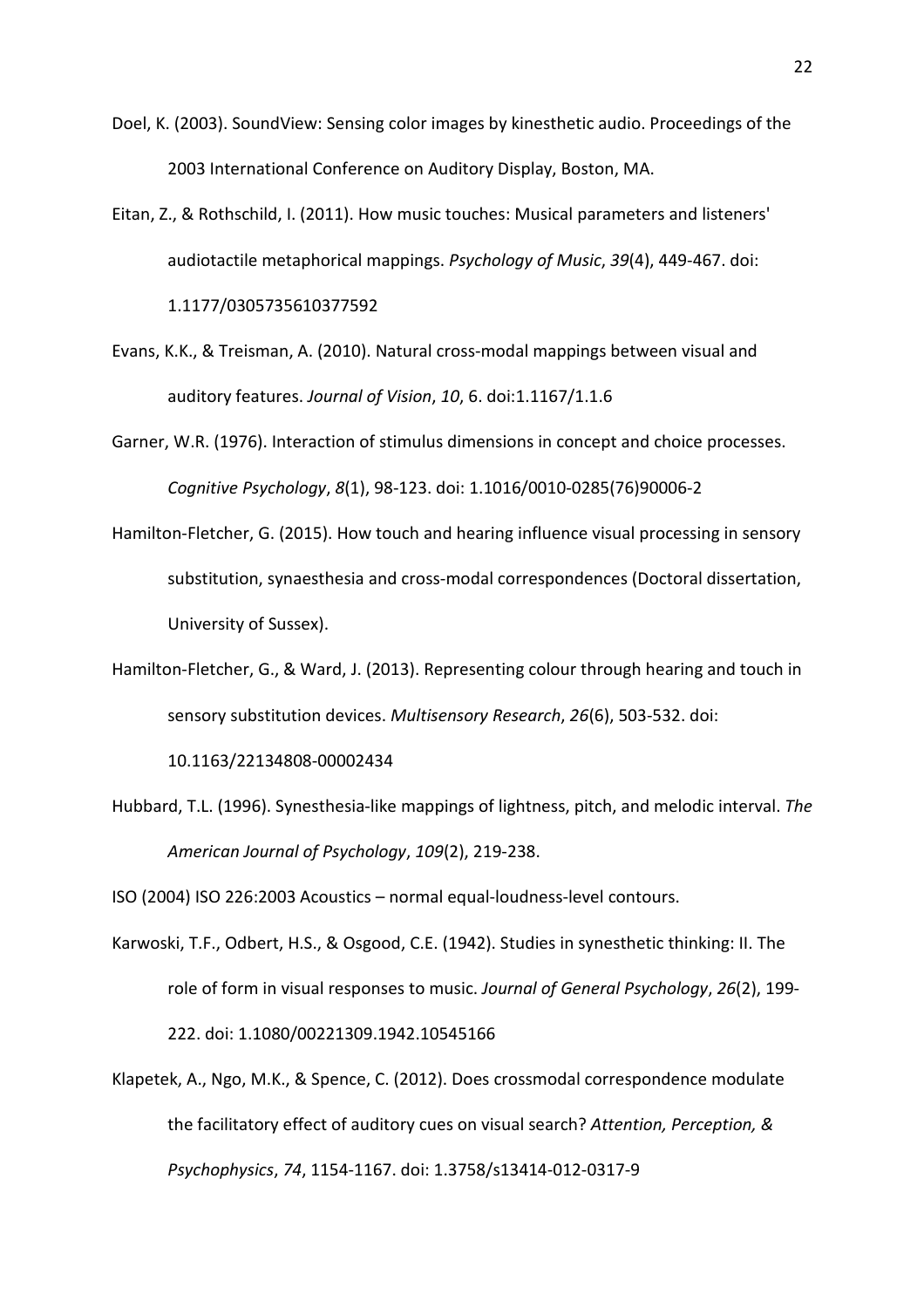Lindborg, P., & Friborg, A.K. (2015). Colour association with music is mediated by emotion: Evidence from an experiment using a CIE Lab interface and interviews. *PLoS ONE*, *10*(12), e0144013. doi:1.1371/journal.pone.0144013

Ludwig, V.U., & Simner, J. (2013). What colour does that *feel*? Tactile–visual mapping and the development of cross-modality. *Cortex*, *49*(4), 1089-1099. doi:

1.1016/j.cortex.2012.04.004

- Marks, L.E. (2004). Cross-modal interactions in speeded classification. In G. A. Calvert, C. Spence & B. E. Stein (Eds.) *Handbook of multisensory processes* (pp. 85-105). Cambridge: MIT Press.
- Meijer, P.B.L. (1992). An experimental system for auditory image representations. *IEEE Transactions on Biomedical Engineering*, *39*, 112-121. doi: 1.1109/1.121642
- Melara, R.D., & Marks, L.E. (1990). Interaction among auditory dimensions: timbre, pitch and loudness. *Perception and Psychophysics*, *48*(2), 169-178. doi: 1.3758/BF03207084
- Mondloch, C.J., & Maurer, D. (2004). Do small white balls squeak? Pitch-object correspondences in young children. *Cognitive, Affective, & Behavioural Neuroscience*, *4*(2), 133-136. doi: 1.3758/CABN.4.2.133
- Parise, C. & Spence, C. (2009). "When birds of a feather flock together": Synesthetic correspondences modulate audiovisual integration in non-synesthetes. *PLoS ONE, 4,* e5664. doi:1.1371/journal.pone.0005664
- Shams, L., & Kim, R. (2010). Crossmodal influences on visual perception. *Physics of Life Reviews*, *7*, 269-284. doi: 1.1016/j.plrev.201.04.006
- Spence, C. (2011). Crossmodal correspondences: A tutorial review. *Attention, Perception, & Psychophysics*, *73*(4), 971-995. doi: 1.3758/s13414-010-0073-7